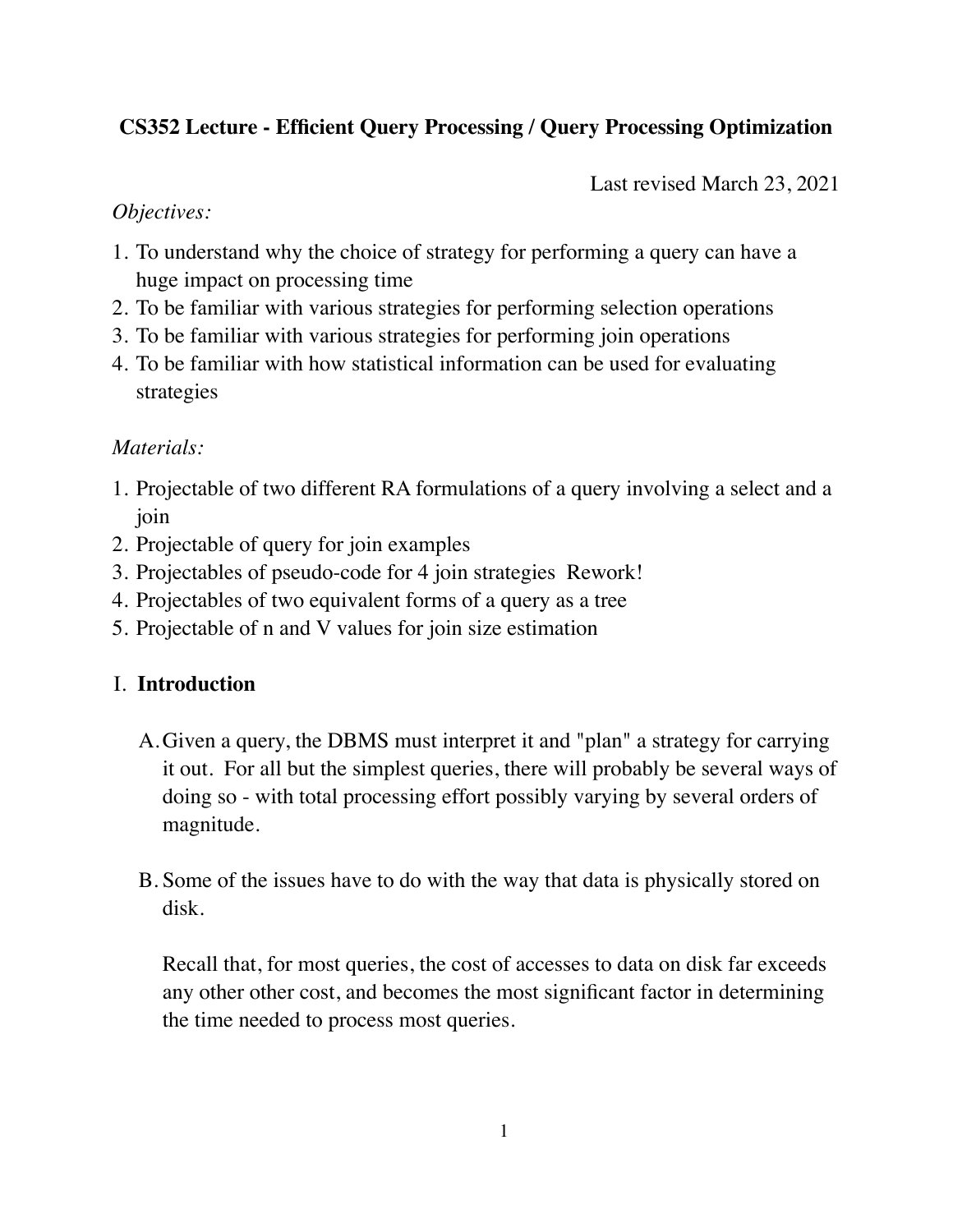C. Some of the issues have to do with the fact that several different, but equivalent, formulations of a query may be possible - perhaps with vastly different execution costs.

| Example: Given the schemes: | BookAuthor(callNo, authorName) |
|-----------------------------|--------------------------------|
|                             | BookTitle(callNo, title)       |

1. The question "Give me the titles of all books written by Korth" can be answered by either of the following two relational algebra queries:

| $\pi$                           | σ                   | <b>BookTitle IXI BookAuthor</b> |                                             |  |
|---------------------------------|---------------------|---------------------------------|---------------------------------------------|--|
| title<br>authorName $=$ 'Korth' |                     |                                 |                                             |  |
| title                           | $\pi$ BookTitle IXI | $\sigma$                        | <b>BookAuthor</b><br>$authorName = 'Korth'$ |  |
|                                 |                     |                                 |                                             |  |

### PROJECT

- 2. Because relational algebra is a procedural language, each of these queries implies a particular sequence of operations:
	- a) The first query suggests that we should first do a natural join of BookAuthor and BookTitle, then select from it the tuples with authorName = 'Korth', then project out the title field.
	- b) The second query suggests that we should first select only those tuples from Book Author where authorName = 'Korth', then join these with BookTitle, then project out the title field.
- 3. Suppose our database held 10,000 BookTitle tuples and 20,000 BookAuthor tuples (an average of two authors/book.) Suppose, further, that only 2 BookAuthor tuples contained 'Korth'. How would the cost of these two strategies compare?
	- a) The first strategy would process all 10,000 BookTitle tuples at least once, and likewise all 20,000 BookAuthor tuples. Further, it would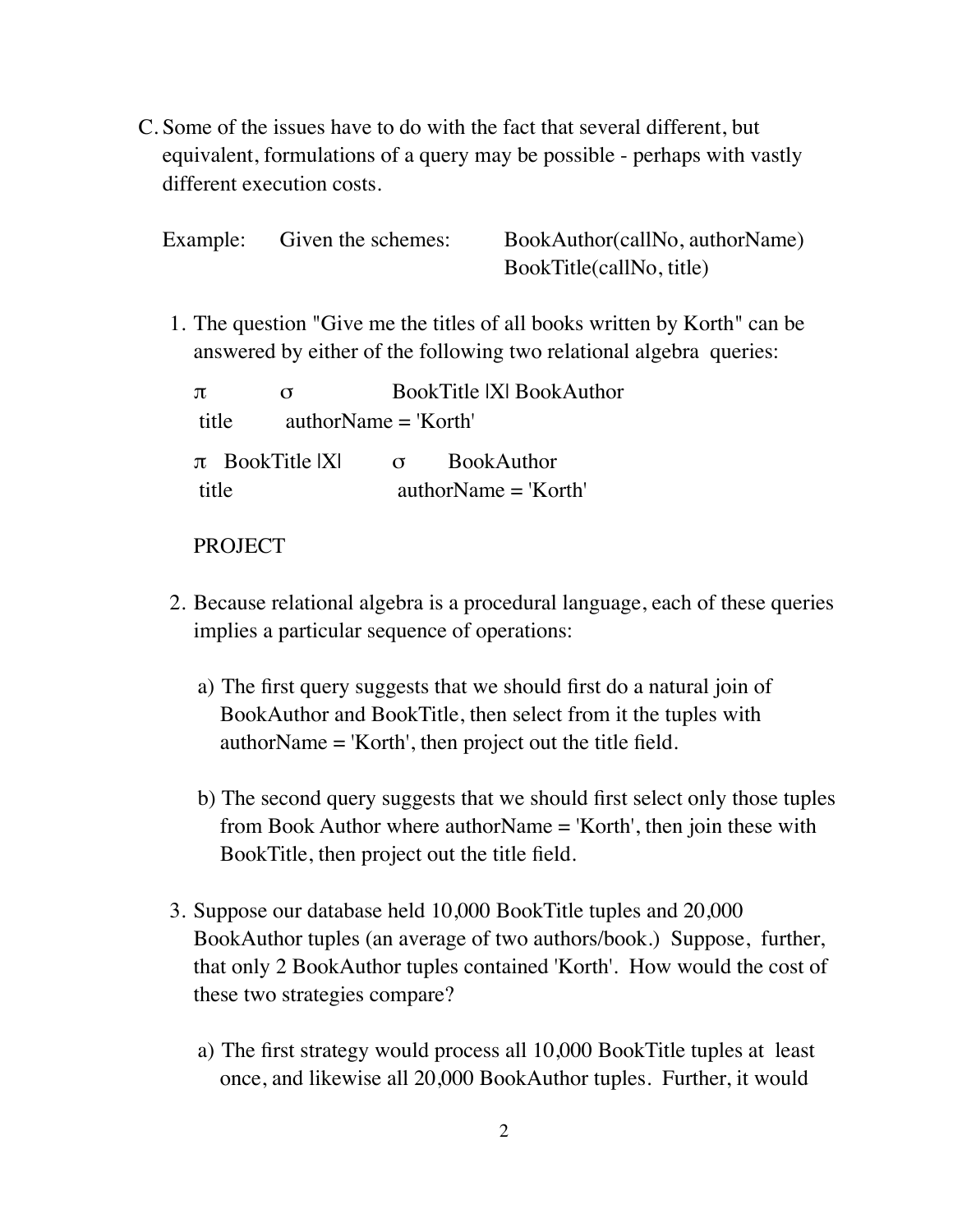involve creating a intermediate relation with 3 attributes (callNo, title, authorName) and (presumably) 20,000 tuples. Each of these would need to be examined to see if it pertains to 'Korth'. Thus, a total of 50,000 tuples would need to be processed - minimum. (And the minimum could only be achieved if the join is facilitated by an index on callNo for at least one of the two original schemes.)

- b) On the other hand, the second strategy might involve processing only 2 BookAuthor tuples and the corresponding 2 BookTitle tuples (if appropriate indices exist) - for a total of 4 tuples. This is an effort ratio of  $50,000$ :  $4 = 12,500$ : 1.
- 4. A low-performance DBMS might put the burden on the user to formulate his/ her queries in such a way as to allow the most efficient processing of them. A good DBMS, however, will transform a given query into a more efficient equivalent one whenever possible.

Example: If the first query above were given to a simple DBMS, it would perform very much less efficiently than if it were given the second. However, a sophisticated DBMS would transform the first query into something like the second before processing it if that were the form it was given.

D.The material assigned in the book goes into some detail about how one estimates the cost of various plans for executing a query. For a database that is stored on magnetic disk, it turns out that the cost of accessing the data on disk dominates the cost; but when the data is stored on SSD devices or even in memory, other factors such as computational cost have to be considered as well. A sophisticated DBMS has to consider these factors as well.

However, for simplicity, in comparing ways to process a query, we will focus just on minimizing disk accesses, which will help us identify key ideas.

- E. In the remainder of this series of lectures, we want to explore the following topics:
	- 1. Strategies for performing selection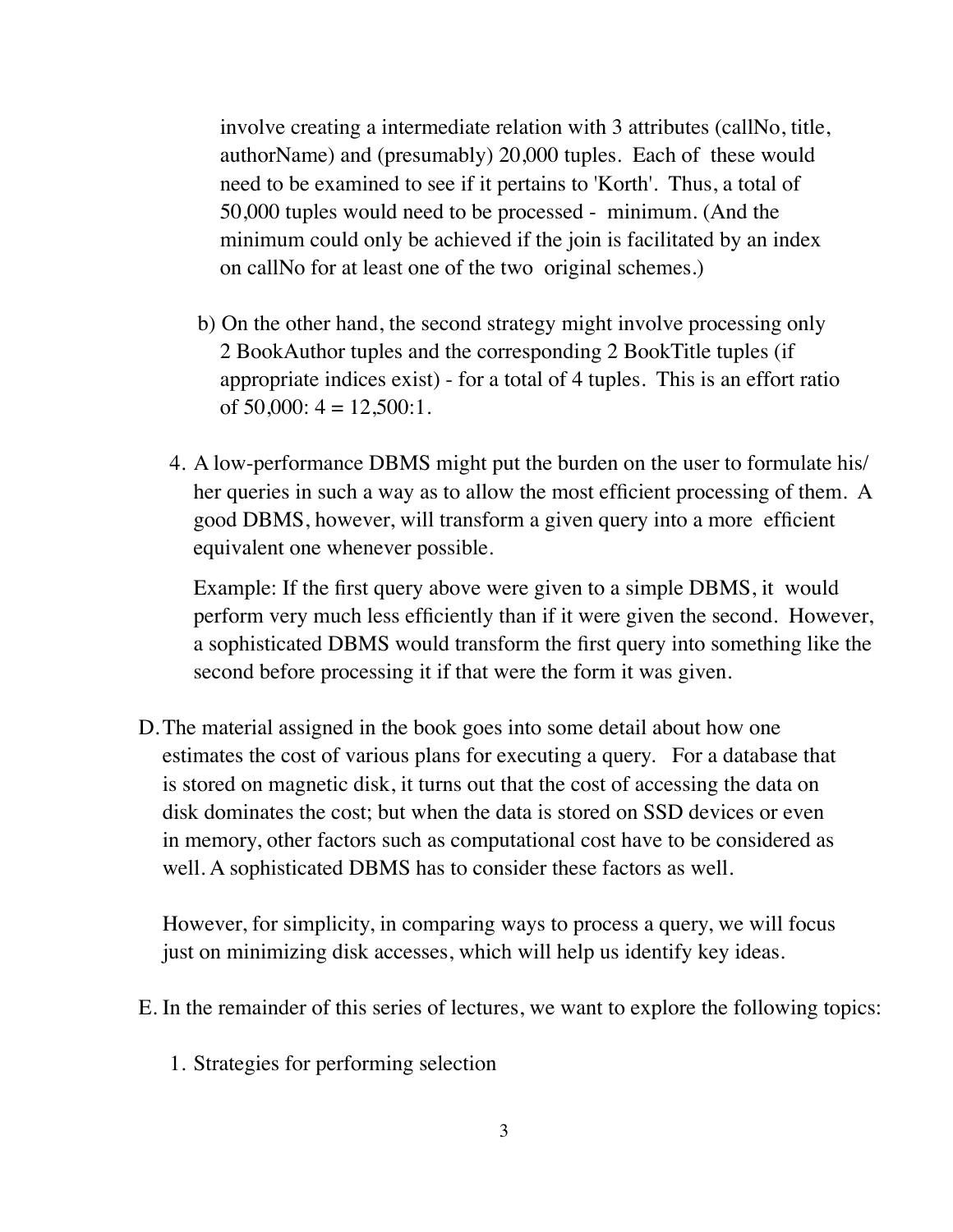2. Strategies for performing joins

Both of these, in turn, are influenced by issues such as the way the data is stored physically on the disk, and the availability of indices

- 3. Rules of equivalence for transforming queries
- 4. The use of statistical information to help evaluate query-processing strategies.

## II. **Selection Strategies**

A.Consider a selection expression like

σ SomeTable SomeCondition

We consider several possibilities for the condition

- 1. It involves searching for an exact match for the value of some attribute (e.g. "borrowerID = '12345'"), and the attribute is a candidate key for the table, so we expect at most one match.
- 2. It involves searching for an exact match for the value of some attribute, but the attribute is not a candidate key for the table, so we can have any number of matches
- 3. It involves searching for a value of some attribute lying in some range (e.g."where age between 21 and 65" or "where age  $<$  21"),
- 4. It involves some more complex condition perhaps involving a compound condition ("and" or "or") or the values of two or more attributes.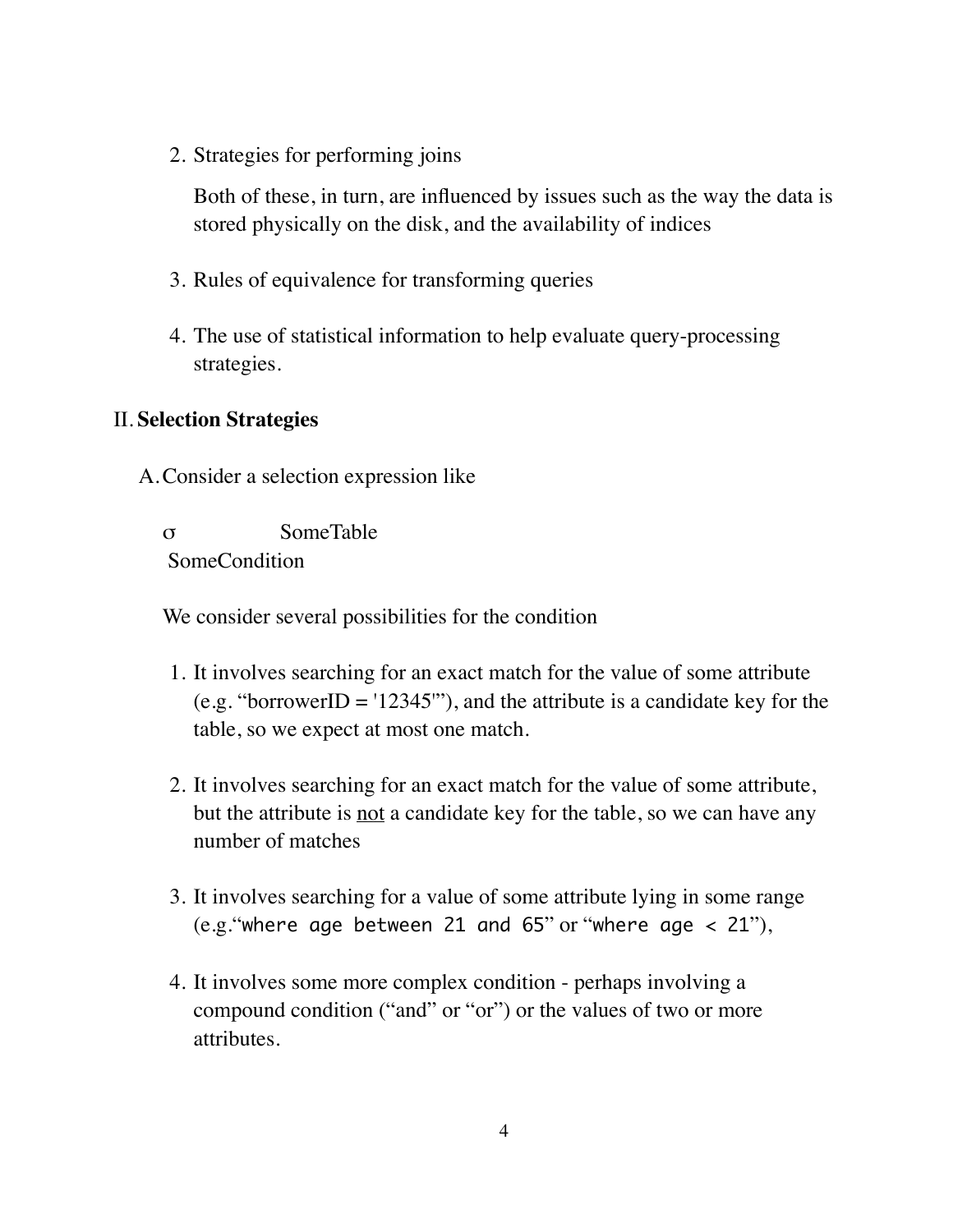B. One way to handle any selection condition is to use linear search - scan through all the tuples in the table, and find the ones that match.

If the tuples are blocked, then it suffices to perform one disk access for a block, and then scan the buffered copies of the records in turn.

Example: a table with 10,000 tuples - blocked 20 per block - would require 500 disk accesses - which would take on the order of  $500*10\text{ms} = 5$  seconds.

- C. Linear search can often be avoided if the table has a relevant index.
	- 1. Exact match queries can be facilitated if the table has an index on the attribute we are searching for. At this point, we need to consider a number of possibilities:
		- a) The attribute on which the search is based is a superkey. In this case, searching the index will take us directly to the one and only tuple desired. This requires one block access plus whatever accesses are needed to use the index.
		- b) The attribute on which the search is based is not a superkey so there will likely be multiple matches.
			- (1)If the index is clustering (the primary index for the table) , then the index will take us to the first matching tuple. Since the index is in key order, it is likely that other matches will be in the same block, or perhaps the next block - so 1 (or sometimes more) block accesses plus whatever accesses are needed to use the index.
			- (2)If the index is non-clustering, then the index entry contains pointers to the relevant tuples, each of which is likely in a different block so we need as many block accesses as there are matches plus whatever is needed to use the index.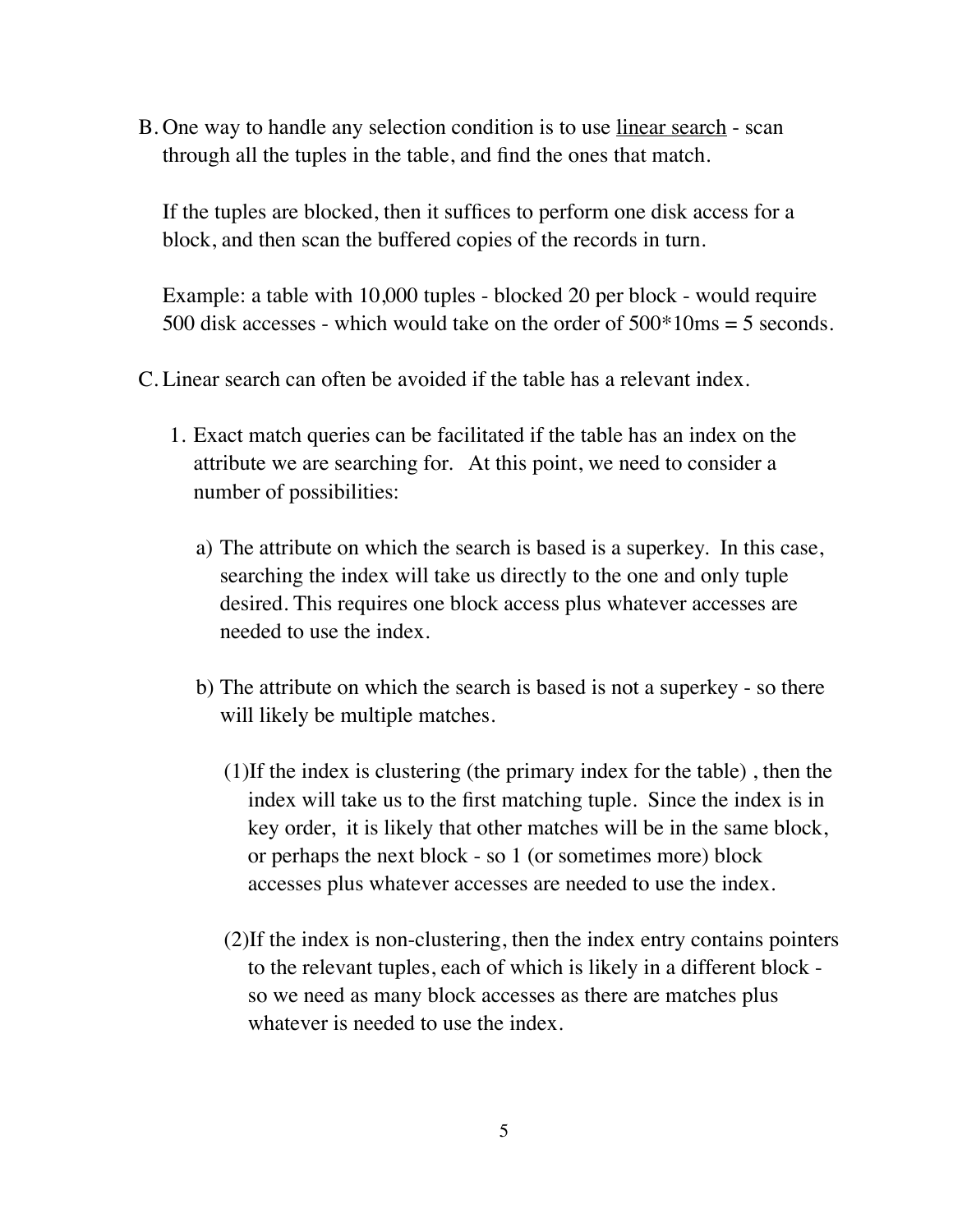- 2. If the query is a range query, an ordered index will take us to the first tuple that satisfies the query. (We search for the starting value of the range, and the index takes us to the first tuple greater than or equal to this.)
	- (1)If the index is clustering (the primary index for the table), then successive tuples will lie in the same or successive blocks. Each block containing a tuple that matches the query will be processed just once.
	- (2) If it is non-clustering but ordered (e.g. a  $B+$  tree), then we can find successive matching tuples following pointers from successive index entries. The number of blocks read will be one per match found by the query.
	- (3)However, if it is not ordered (a hashtable) then the index doesn't really help in this case.
- 3. If the query has a more complicated structure (e.g. involves and, or, not), it may be possible to make use of indexes to create a list of pointers to tuples and then perform the computation on the lists before retrieving the actual tuples.
- 4. Of course, when estimating the cost of a selection using an index, we need to consider both the cost of accessing the relevant block(s) of the index and the cost of accessing the data.
	- a) For example, if a table is stored as a B-Tree of height 3, then access to a piece of data using the index involves - in principle - three disk accesses.
	- b) However, we will almost certainly keep a copy of the root of the tree in a buffer - reducing the number of accesses to two. Moreover, we may be able to buffer the second level blocks of the index as well - in which case an access using the index only involves accessing the data block.
	- c) Even if we can't do this, though, use of an index will still beat linear search - 3 disk accesses is a lot less than retrieving every block!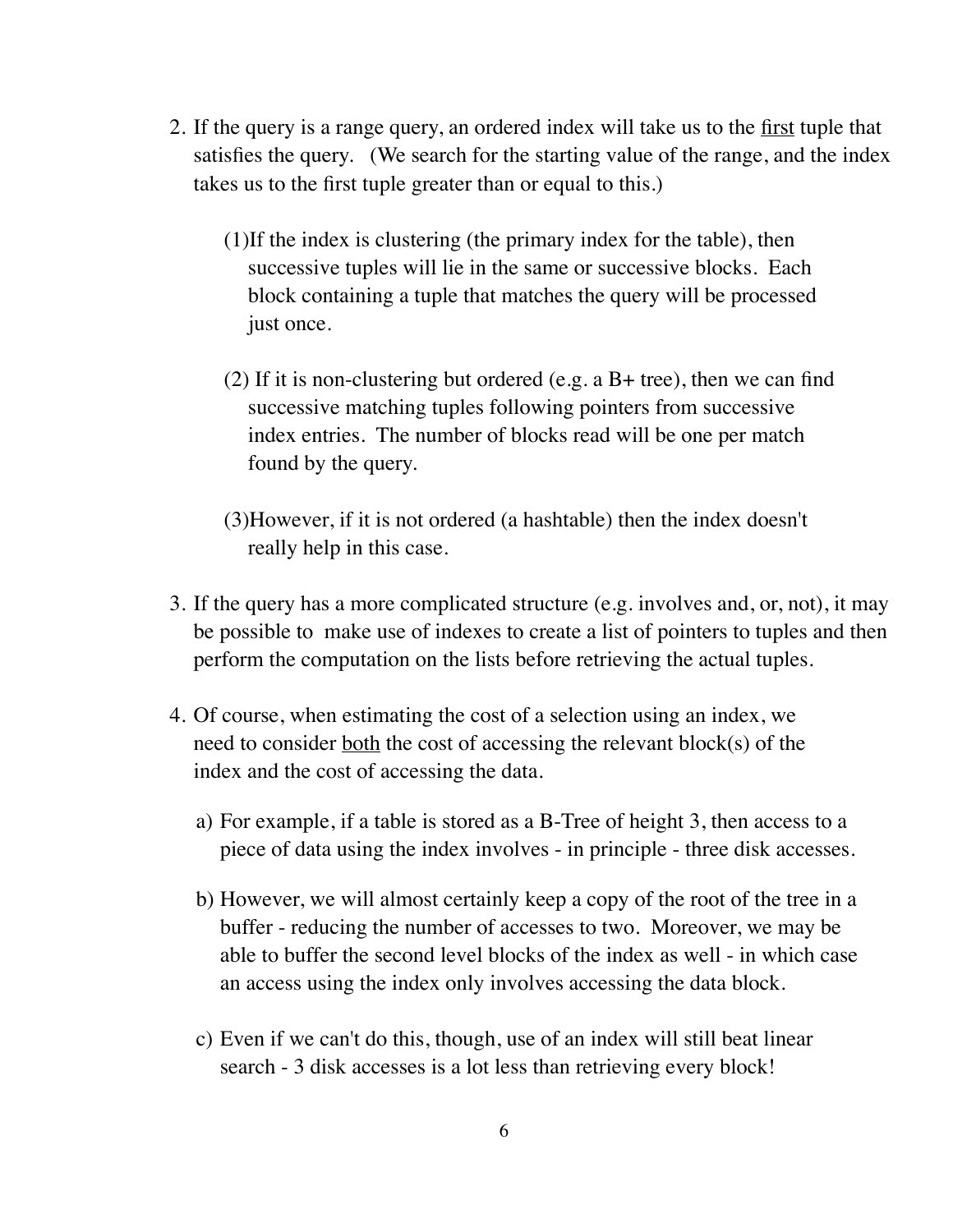### III.**Performing Joins Efficiently**

- A.Joins are the most expensive part of query processing, because the number of tuples examined to do a join can approach the product of the size of the two relations involved. Thus, the query optimizer must give considerable attention to choosing the best join strategy.
- B. As a worst-case example, consider the following SQL query, which finds the names of borrowers who have over due books:

select first\_name, last\_name from Borrower join CheckedOut on Borrower.borrowerID = CheckedOut.borrowerID where date\_due < current date;

This is almost equivalent to the relational Algebra expression

π σ Borrower |X| CheckedOut first name book is overdue last\_name

#### PROJECT

(Actually, these are not quite equivalent - why?

ASK

RA eliminates duplicates, which would arise if a borrower had more than one overdue book. The SQL would need distinct, which would call for an extra processing step after the join to eliminate duplicates. We will ignore this for now (and not eliminate duplicates) but will talk about later.

1. Assumptions for examples:

Borrower has 10.000 tuples blocked 20/block = 5000 blocks CheckedOut has  $2000$  tuples blocked  $20/block = 100$  blocks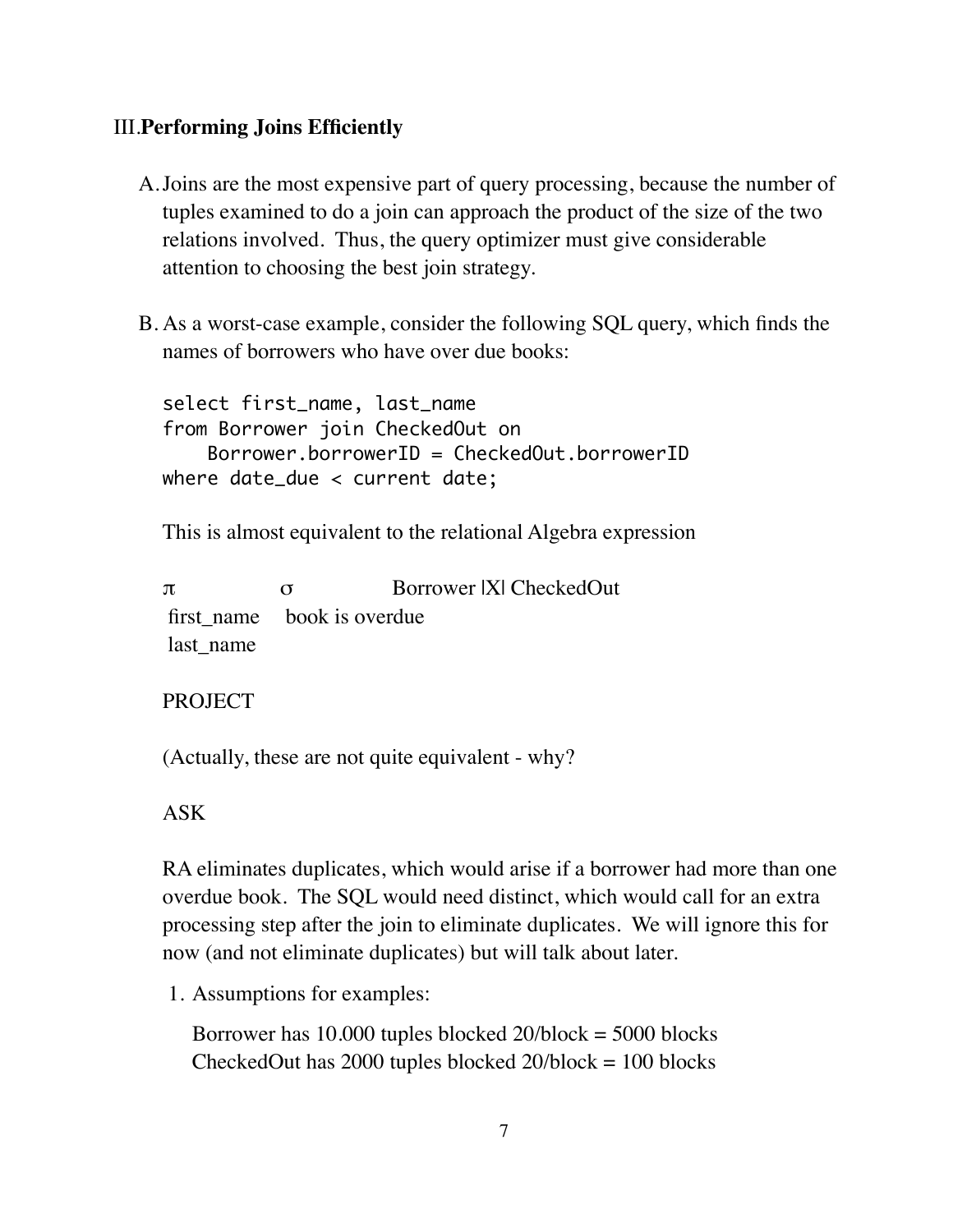- a. Although the join is not a cartesian join, performing it will require examining  $10,000 * 2000 = 20$  million tuples to see if borrowerIDs match and the book is overdue.
- b. One simplifying step which a smart DBMS would do is to do the selection based on the book being overdue before doing the join, which could result in fewer potential matches being considered (unless, of course, every book is overdue!). However, for this series of examples, we will not do this - considering that comes later.
- 2. This join can be computed in several different ways that differ in cost by orders of magnitude:
- 3. The simplest scheme would be

```
for (int i = 0; i < 10000; i +1)
\mathcal{L}retrieve Borrower[i];
   for (int j = 0; j < 2000; j + j)
   {
     retrieve CheckedOut[j];
     if (Borrower[i].borrowerID==CheckedOut[j].borrowerID)
       check to see if overdue and if so add to result
  }
}
```

```
PROJECT
```
- a) This scheme is called NESTED LOOP JOIN.
- b) How many disk accesses does this strategy require?
	- i. Since we can buffer one block of borrower in memory, the 10,000 tuples we access from this table require 500 block readss.
	- ii. In the case of the inner relation (BookAuthor), we go through it 10,000 times. Each time through, we only need to need to read each of the 100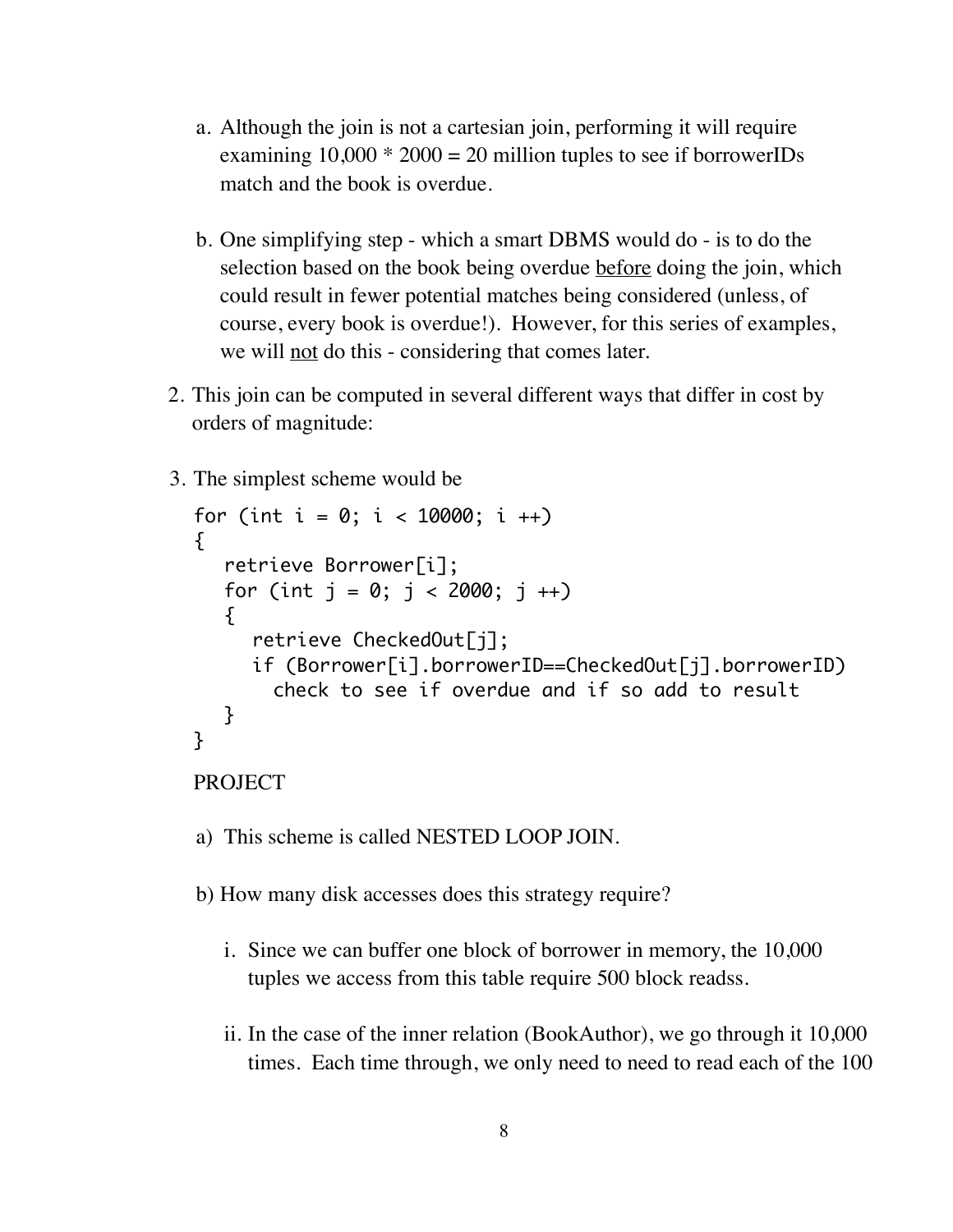blocks once when retrieving the first tuple in the block, since the block we need is already buffered for the remaining 19 tuples. So we do  $10,000 * 100 = 1,000,000$  disk accesses to read the CheckedOut tuples

- iii.we will ignore the number needed to write the result which will hopefully be few!
- iv. So we get a total of at least 1,010,000 disk accesses. If each disk access takes on the average 10 ms, we would estimate this amounts to 10100 seconds = 168 minutes = 2.8 hours
- 4. However, since the two relations are physically stored in blocks on disk containing several tuples, a MUCH BETTER scheme would be:

```
for (int i = 0; i < 10000; i \neq 20)
\{retrieve block containing Borrower[i]..Borrower[i+19];
  for (int j = 0; j < j < 2000; j == 20)
  \{retrieve block containing CheckedOut[j]..CheckedOut[j+19];
     for (int k = 0; k < 20; k +1)
        for (int l = 0; l < 20; l +1)
          if (Borrower[i+k].borrowerID ==
                  CheckedOut.[j+l].borrowerID)
             check to see if overdue and if so add to result
  }
}
PROJECT
```
- a) At first glance, this looks like a much worse strategy since we now have 4 nested loops!
- b) However, when the relative cost of in-memory processing and disk accesses is taken into consideration, this strategy turns out to be much better.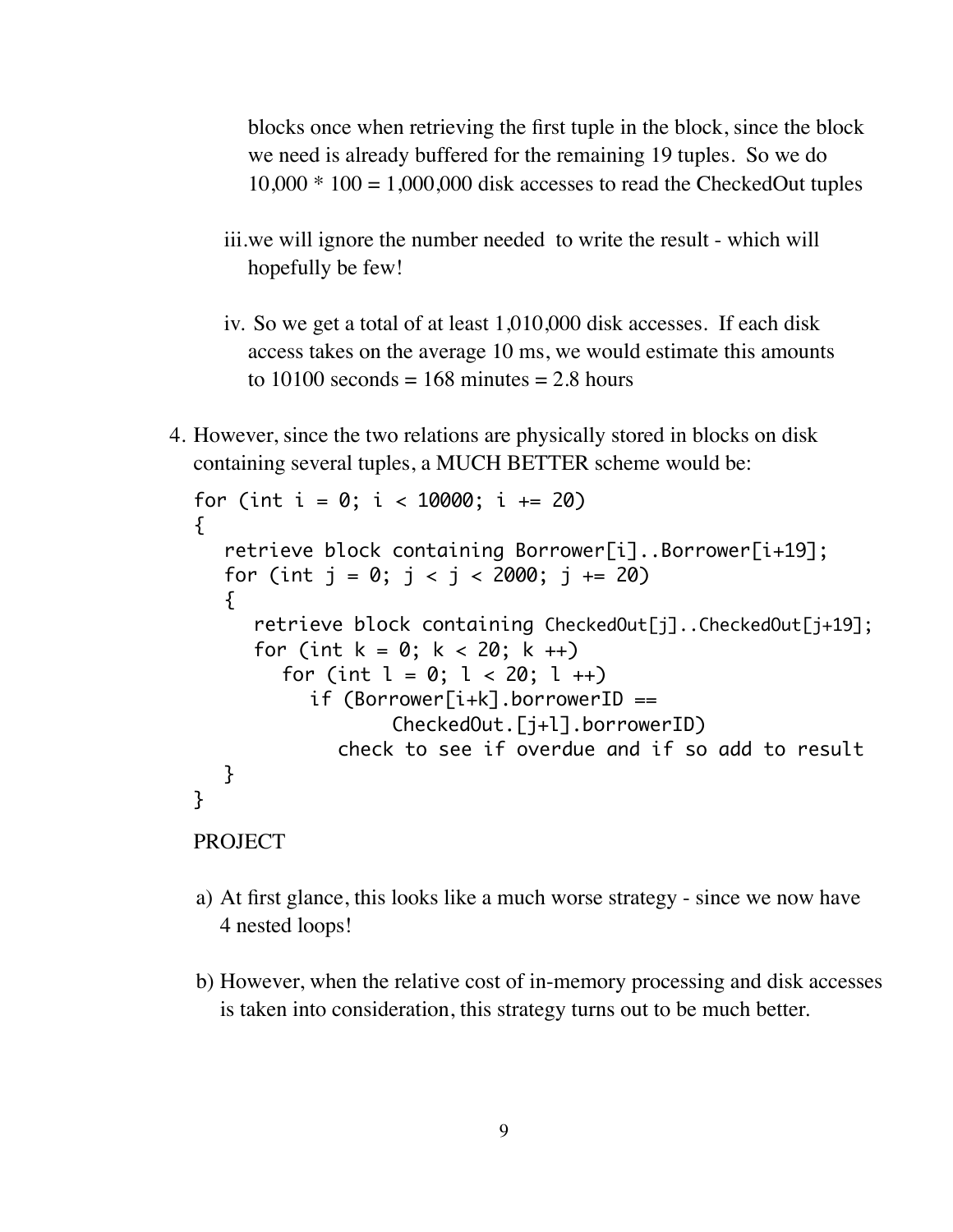- (1)For the outer loop, this would require only 500 accesses to retrieve all the Borrower tuples.
- (2)As before, the inner loop requires only 100 accesses each time through the BookAuthor table, but now this done only 500 times - for a total of  $100*500 = 50,000$  accesses
- (3)The grand total is thus 50,500, plus writes needed for the result. This is almost 20 times better than the nested loop join. We're now down to 50,500 \* 10ms = 505 seconds (about 8.4 minutes).

This strategy is called BLOCK NESTED JOIN.

5. However, if a moderate amount of internal memory is available for buffering, we could do even better. Note that the 2000 CheckedOut tuples could be stored using just 100 buffers (probably under a megabyte of RAM). We thus consider the following approach:

```
for (int j = 0; j < 2000; i == 20)
  retrieve and buffer block containing 
     CheckedOut[j]..CheckedOut[j+19];
for (int i = 0; i < 10000; i \neq 20)
{
  retrieve block containing Borrower[i]..Borrower[i+19];
  for (int j = 0; j < j < 2000; j == 20)
  \{// No need to retrieve CheckedOut blocks
     for (int k = 0; k < 20; k +1)
        for (int l = 0; l < 20; l +1)
          if (Borrower[i+k].borrowerID ==
                  CheckedOut.[j+l].borrowerID)
             check to see if overdue and if so add to result
  }
}
PROJECT
```
Now we only need  $100 + 500 = 600$  disk accesses for reading each of the two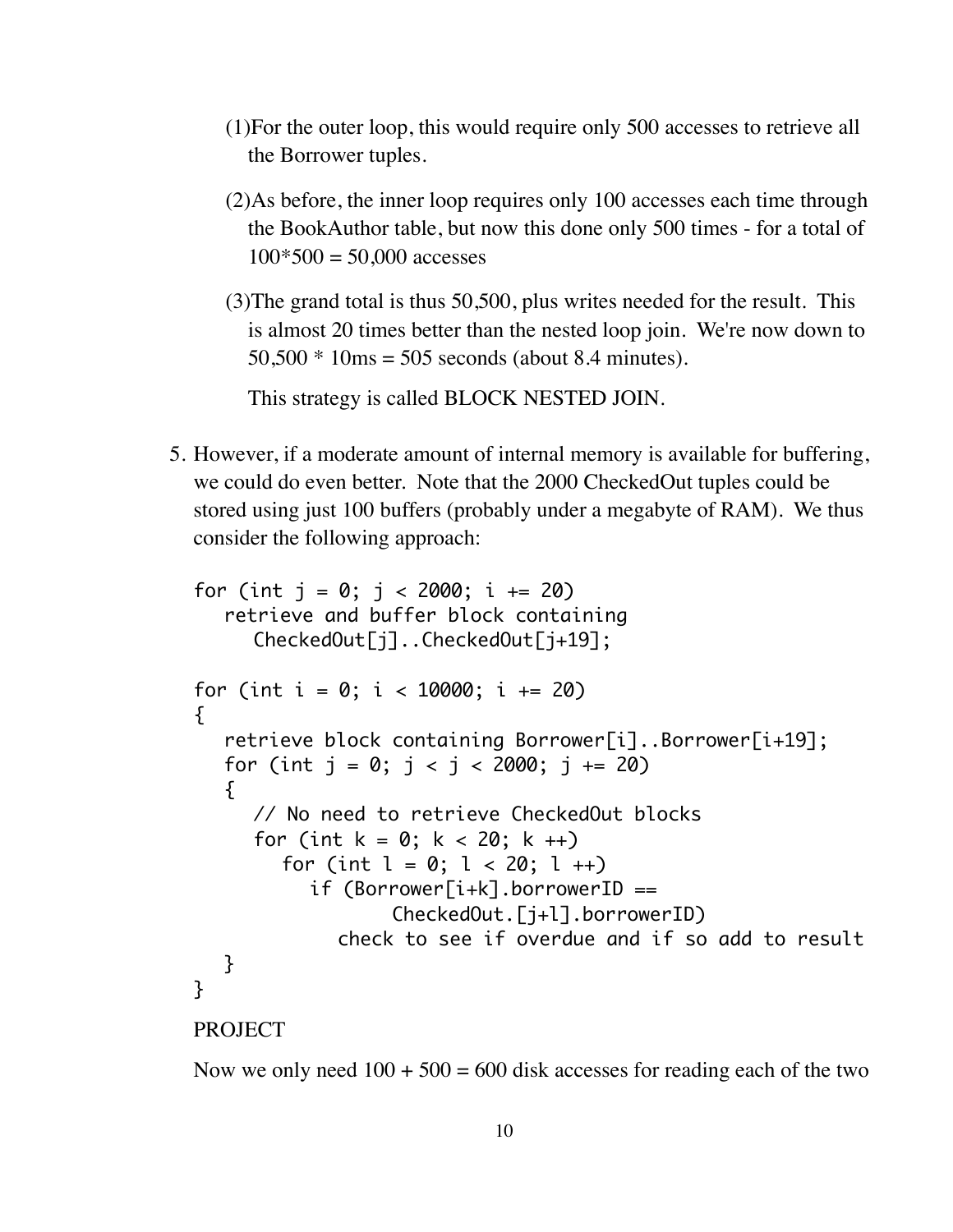relations exactly once! Further, it is clear that this is the best we can do, since we must consider each tuple of each relation at least once, and the two relations together occupy 600 blocks. Our time is now down to about  $600*10$  ms = 6 seconds!

Since we only need to buffer the smaller of the two tables, this strategy is applicable whenever there is enough memory to buffer at least one of the tables in its entirety.

- C. Natural joins (or theta joins based on the equality of some attribute values) can be greatly expedited if indices are available
	- 1. In computing a join, we can scan through the tuples of one relation. For each tuple, we find the tuple(s) of the other relation that join with it (if any) and construct a new tuple for each one found.
	- 2. In the worst case, finding matching tuples in the second relation would require a sequential scan of that relation. Note that this means that we would have to read through the second relation one complete time FOR EACH TUPLE (OR MORE LIKELY EACH BLOCK) in the first relation.
	- 3. However, if the second relation has an index or indices on the join field(s) (or even on one of the join fields if there is more than one), then the sequential scan of the second relation can be avoided. Instead, we use the index to locate tuples in the second relation that are candidates for joining with the current tuple in the first relation.

Suppose our Borrower table has an index based on the borrowerID. Then we might use the following strategy:

```
for (int i = 0; i < 2000; i == 20)
{
```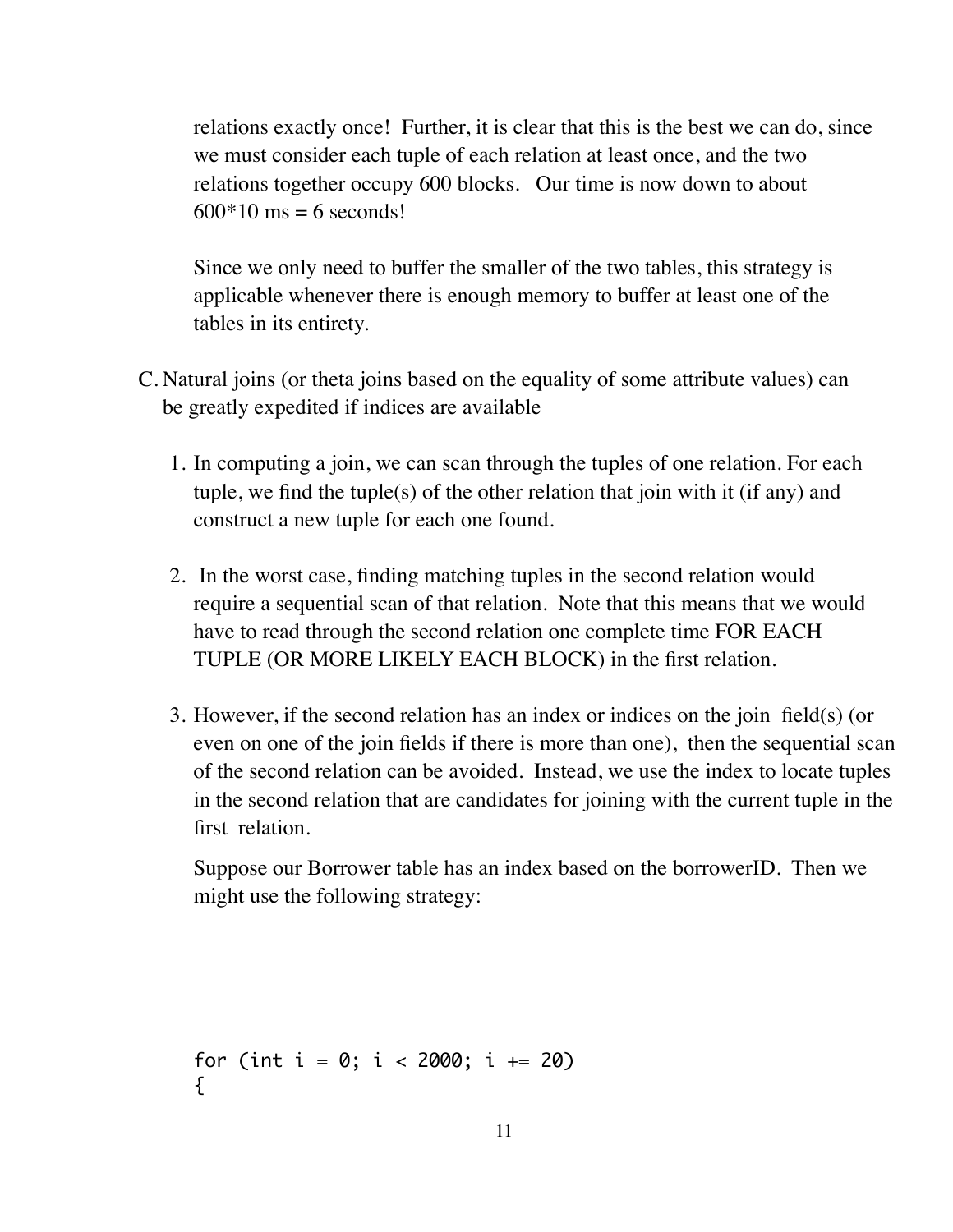```
retrieve block containing 
     CheckedOut[i]..CheckedOut[i+19];
  for (int j = 0; < j < 20; j +1)
   {
     look up CheckedOut[i+j].borrowerID in the
        borrowerID index of Borrower
     // There must be a match in Borrower table
     // due to foreign key constraint
     if book is overdue add to result
  }
}
```
(Obviously, we could reduce the number of index lookups by checking for overdue first - but so we can compare with the other strategies we will not do this.

```
This strategy is called INDEXED LOOP JOIN
```
We now do 100 accesses to read the CheckedOut table, and a maximum of 2000 index lookups and retrievals. Assume the average cost of doing this is 2 disk accesses - then our total is 4100 accesses - which in this case is not as good as our previous example where we could buffer one whole table, but is a lot better than Nested Block Join and so would be preferred if we were dealing with tables too large to preclude buffering.

D.Because an appropriate index can greatly speed a join - especially if the index can be buffered in memory though the table cannot - it may be desirable in some cases for the query processor to create a TEMPORARY INDEX for one of the relations being joined - to be discarded when the query has been processed.

Example: Suppose neither Borrower nor CheckedOut has a relevant index. (An index on callNumber for CheckedOut wouldn't help) If we had to do the join Borrower |X| CheckedOut, we might choose to build a temporary index for the Borrower table. (We prefer this because there are fewer tuples in the CheckedOut table - and hence fewer accesses needed to the index.)

1. Each entry in the index for Borrower might occupy on the order of 10 bytes. If we use a dense index (as we must unless Borrower is physically ordered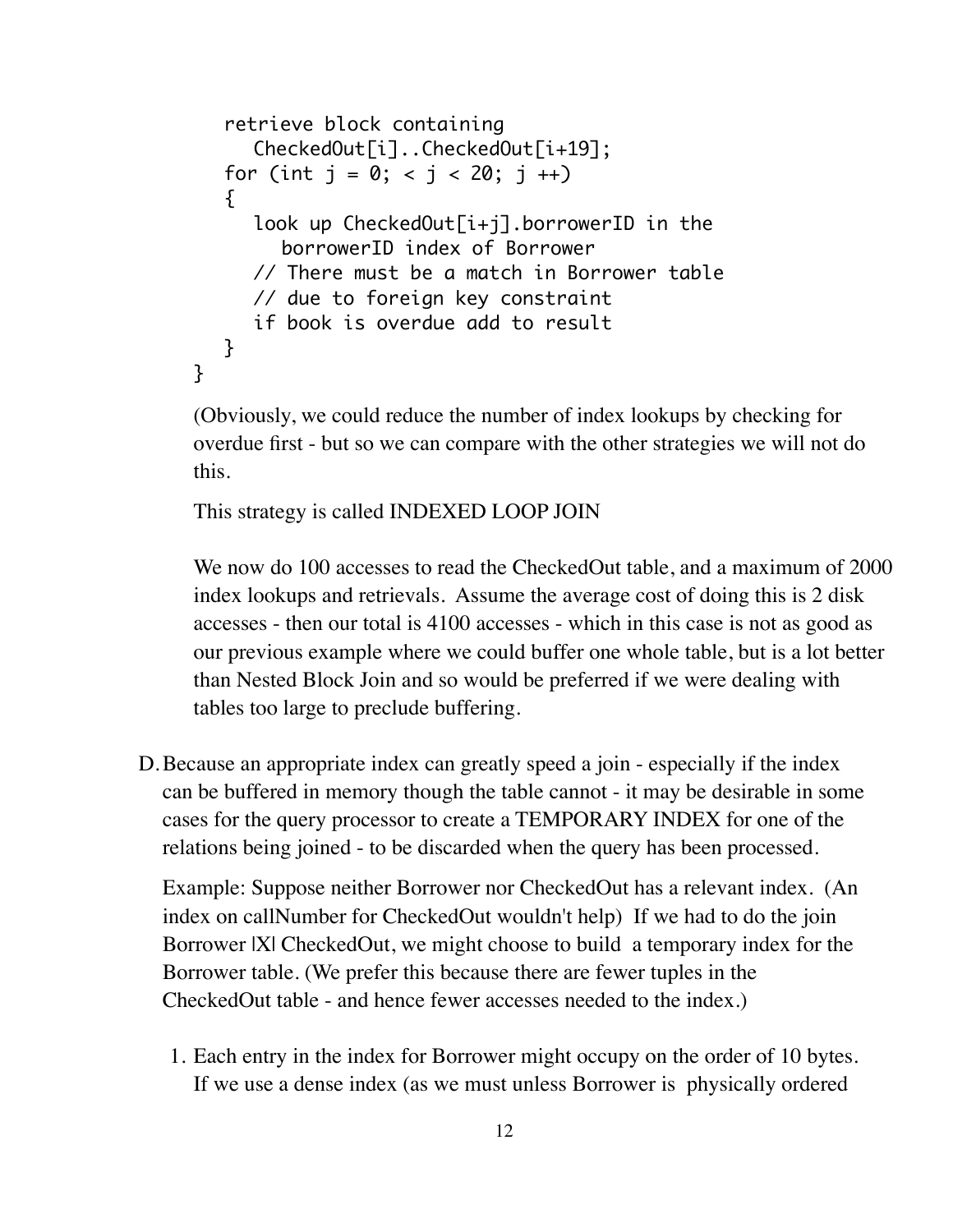by borrowerID) then the overall index will be about 100,000 bytes long - not a problem for main memory on a machine of any size.

- 2. Constructing the index, then, will require processing each of the tuples of Borrower once - for a total of 10000 tuples or 500 disk accesses
- 3. The join itself would require a maximum of 2000 accesses for the actual Borrower tuple (but none for the index since it's now in memory)- for a total of 2100 accesses in all - a worthwhile improvement over not using an index if we cannot buffer a whole table. (Which we probably could in this case :-))
- E. Natural joins can also take advantage of the PHYSICAL ORDER of data in the database. In particular, if two relations being joined are both physically stored in ascending order of the join key, then a technique known as MERGE JOIN becomes possible.

Suppose, for the sake of illustration, that the Borrower table is stored in order of borrowerID, and the CheckedOut table is also stored in this order.

1. The following is the basic algorithm:

```
get first tuple from Borrower;
get first tuple from CheckedOut;
while (we still have valid tuples from both relations)
\{if (Borrower.borrowerID == CheckedOut.borrowerID)
  \{if the book is overdue output one tuple to the result;
     get next tuple from CheckedOut
     // We might have more matches for this borrower,
     // so keep current borrower tuple
  }
  else if (Borrower.borrowerID < CheckedOut.borrowerID)
     // Can't possibly be more matches for this borrower
     get next tuple from Borrower;
  else
     // See if this borrower has another book overdue
```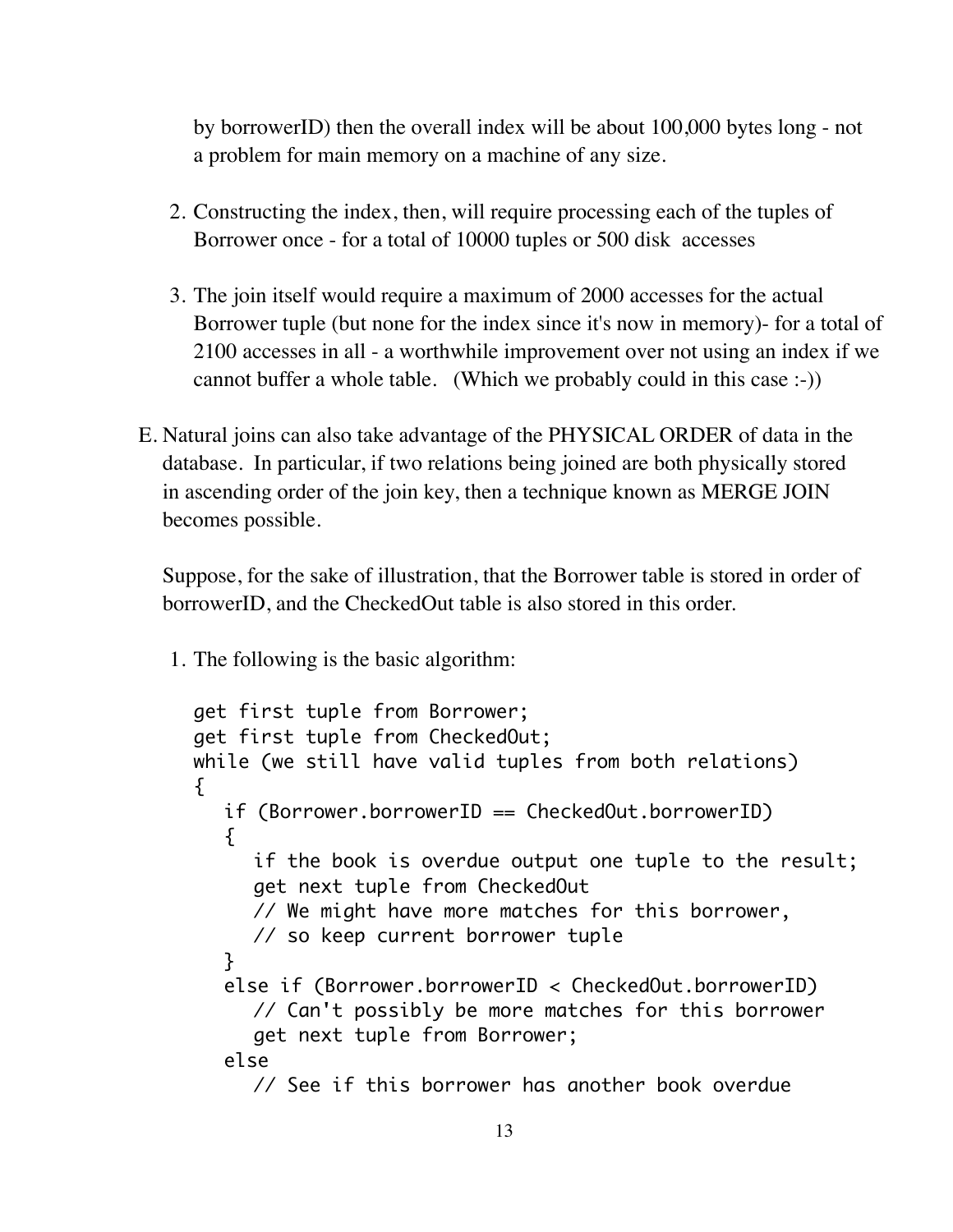```
get next tuple from CheckedOut;
}
```
#### PROJECT

## **Notice that this is only applicable if both tables are clustered based on the attribute they have in common - and wouldn't work as written if duplicate names could occur in both tables!**

- 2. Using this strategy, we only fetch each tuple once, for a total of 600 disk accesses - the same as what we could get if we were able to buffer one of the tables.
- F. The book discusses another strategy called HASH JOIN which can be used with hash indices in which we use the hashing function(s) to identify sets of blocks that can contain the same values of the join attributes.
- G. One other factor we need to consider when doing two or more joins is join order. When there are multiple joins involved, performance may be very sensitive to the order in which we do the joins.

Example: suppose we want to print out a list of borrowers together with the authors of books they have out. This would involve a query like:

π Borrower |X| BookAuthor |X| CheckedOut lastName, firstName, authorName

- 1. Suppose, for now, that there are 10,000 Borrowers, 2000 CheckedOuts, and 10,000 BookAuthor tuples. Suppose, further, that each Book has an average of two authors (so we expect each CheckedOut tuple to join with two BookAuthor tuples).
- 2. Natural join is a binary operation, so the three-way join would normally be done by joining two tables, then joining the result with the third. Since natural join is both associative and commutative, this means that there are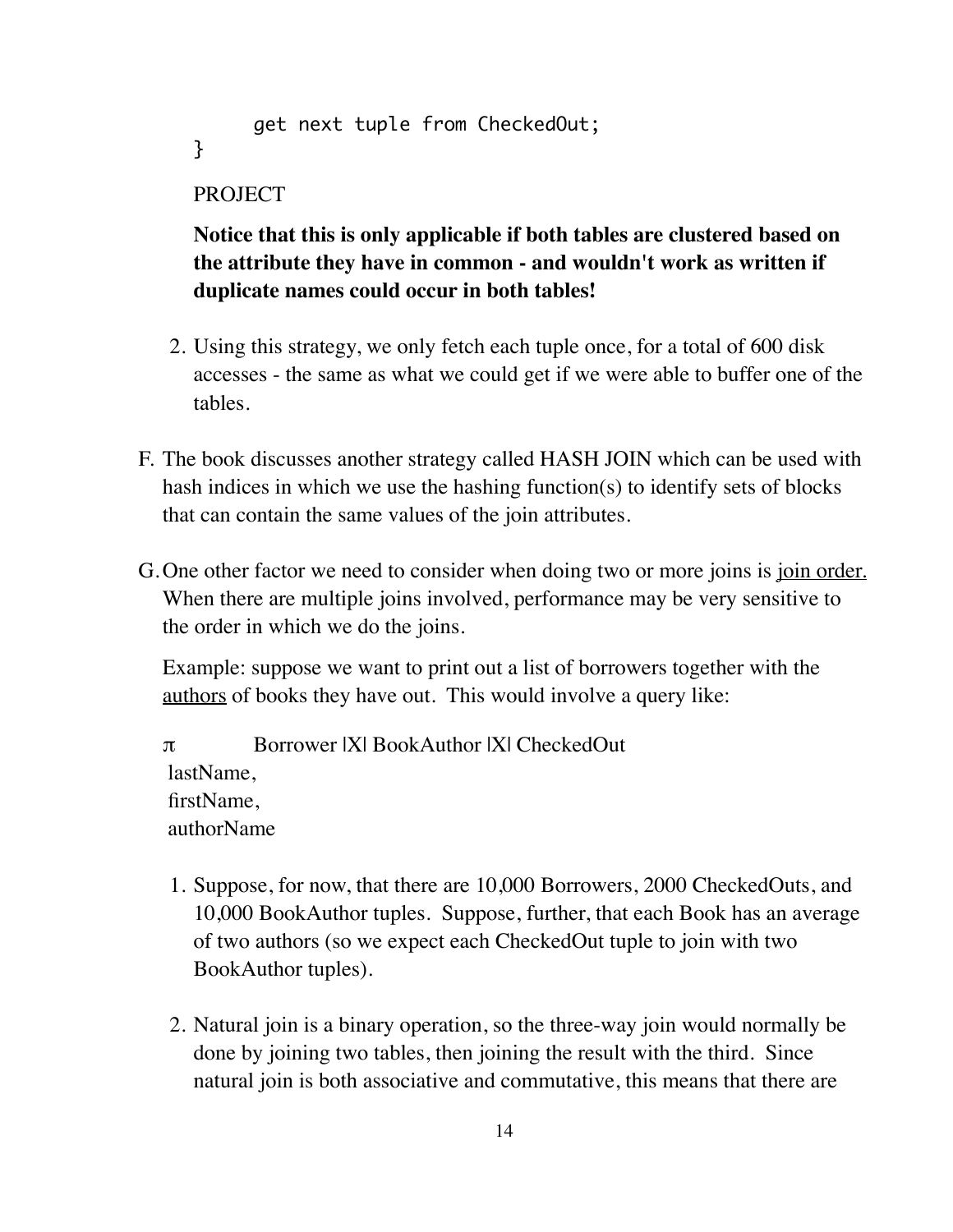basically three ways to perform our joins:

(Borrower |X| BookAuthor) |X| CheckedOut (BookAuthor |X| CheckedOut) |X| Borrower (Borrower |X| CheckedOut) |X| BookAuthor

(each of these has commutative variants which have no effect on the actual work involved in performing the operation, so we ignore these variants).

- 3. In each case, we create a intermediate table by joining two tables, then join this with the third. What is interesting is to consider the size of the intermediate table created by each order.
	- a. In the first case, we join two tables that have no attributes in common, so the natural join is equivalent to a cartesian join. The intermediate table has 100 million tuples!
	- b. In the second case, since each book has, on the average, 2 authors, we expect the intermediate table to contain  $2 \times 2000 = 4000$  tuples.
	- c. In the third case, since each CheckedOut tuple is paired with exactly one Borrower, we expect the intermediate table to contain 2000 tuples.

Clearly, one of these join orders is best, one is nearly as good, and one is really bad.

- 4. Actually. of course, each order ultimately produces the same number of tuples in the result. (If it didn't, something would be badly wrong)
	- a. The first order joins a intermediate table of 100 million tuples with a table of only 2000. A given borrower appears in the intermediate table an average of two times - once for each author of each book in the library, and the natural join matches by borrowerID so the result table has 4000 tuples.
	- b. In the second case, we join a intermediate table of 4000 tuples with the Borrower table. Since each tuple in the intermediate table contains a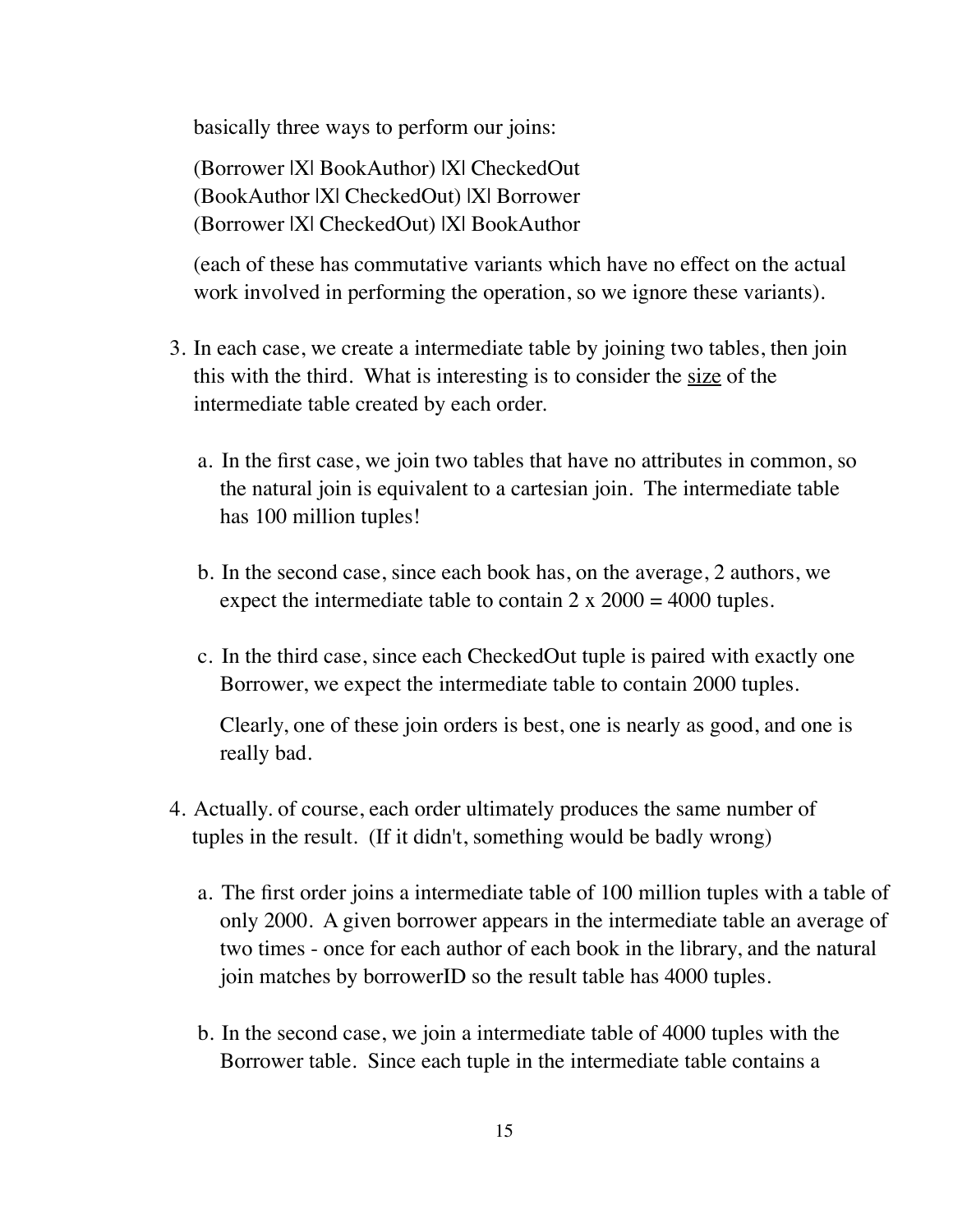borrowerID which matches just one borrower tuple, we again expect the result to have 4000 tuples.

- c. In the third case, we join a intermediate table of 2000 tuples with the BookAuthor table. Since each tuple in the intermediate table contains a callNumber that matches an average of two tuples in the BookAuthor table, we again expect 4000 tuples in the result.
- 5. We will look at formalizing the reasoning we have done here by using statistical data about the database tables later in this lecture. For now we note that the amount of work needed to satisfy a query can be very sensitive to join order.
	- a) Simple DBMSs may simply perform joins in the order implied by the code.
	- b) Good DBMSs may rearrange joins in order to minimize the size of intermediate table(s).

#### IV.**Sorting**

- A. While there is no inherent order to database tables, we often require the results to be put in some order before presenting them to the user.
	- 1. One obvious reason for this is to implement the order by clause in SQL.
	- 2. But this is also often done when we need to eliminate duplicates in a result as specified by distinct in SQL. It turns out that often the fastest way to do this is to sort the table by result, which puts duplicate tuples next to each other.
- B. We skipped the book section on sorting and will not discuss here, since sorting is a topic in CPS222.
- V. **Rules of Equivalence For Queries**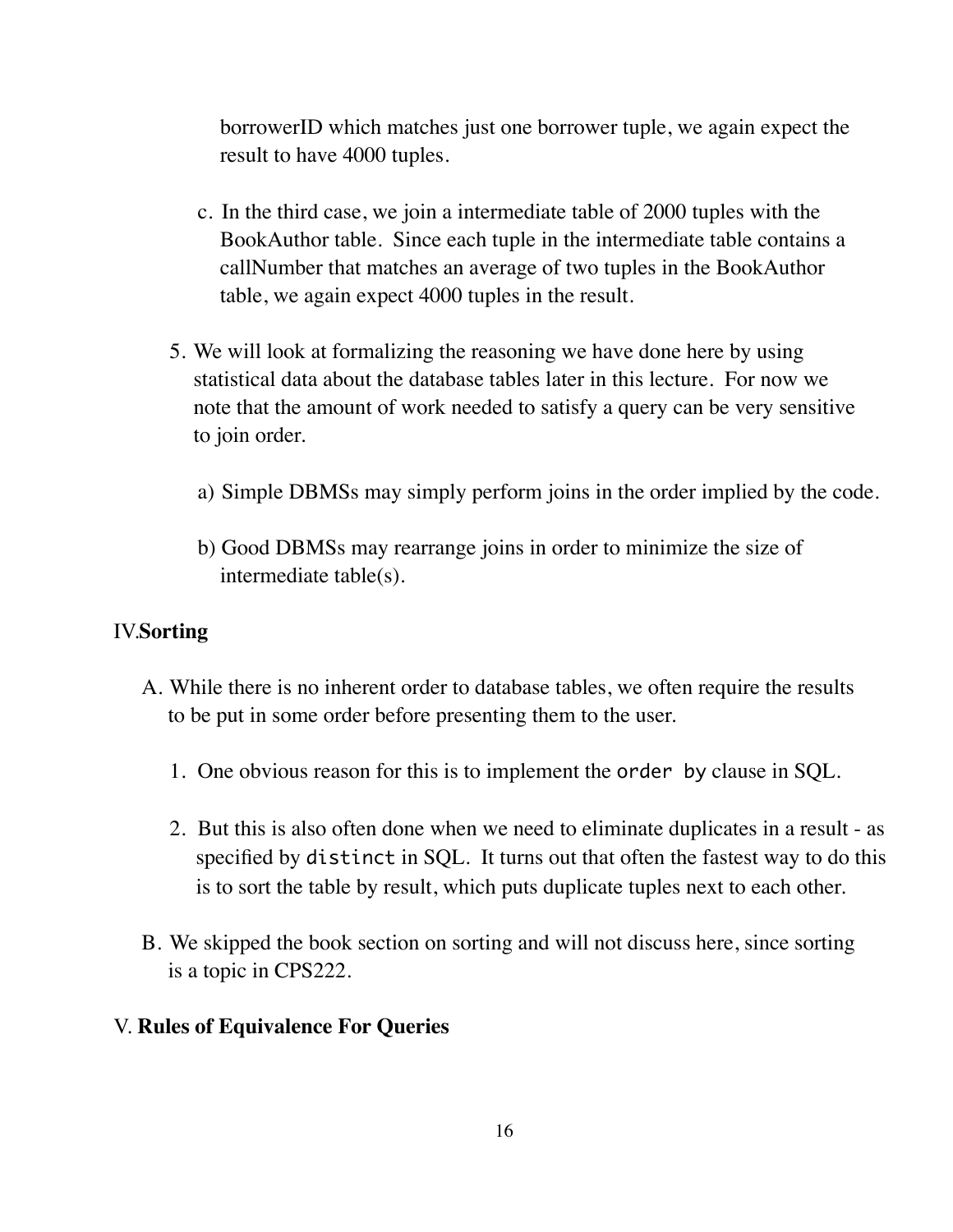- A.The first step in processing a query is to convert it from the form input by the user into an internal form that the DBMS can process. This step is called query parsing.
	- 1. This task is not different in principle from the parsing done by a compiler for a programming language, so we won't discuss it here.
	- 2. The internal form may well be some sort of tree e.g. our first example (titles of books written by Korth), if formulated as

select title from BookTitle natural join BookAuthor where authorName = 'Korth'

is equivalent to the relational algebra expression

| $\pi$ $\sigma$ | BookTitle IXI BookAuthor |
|----------------|--------------------------|
| title          | $authorName = 'Korth'$   |

which in turn is equivalent to the following tree



PROJECT SQL, RA, TREE

3. However, the relational algebra expression could be transformed into a second, equivalent query by an operation on the tree (moving selection inside join)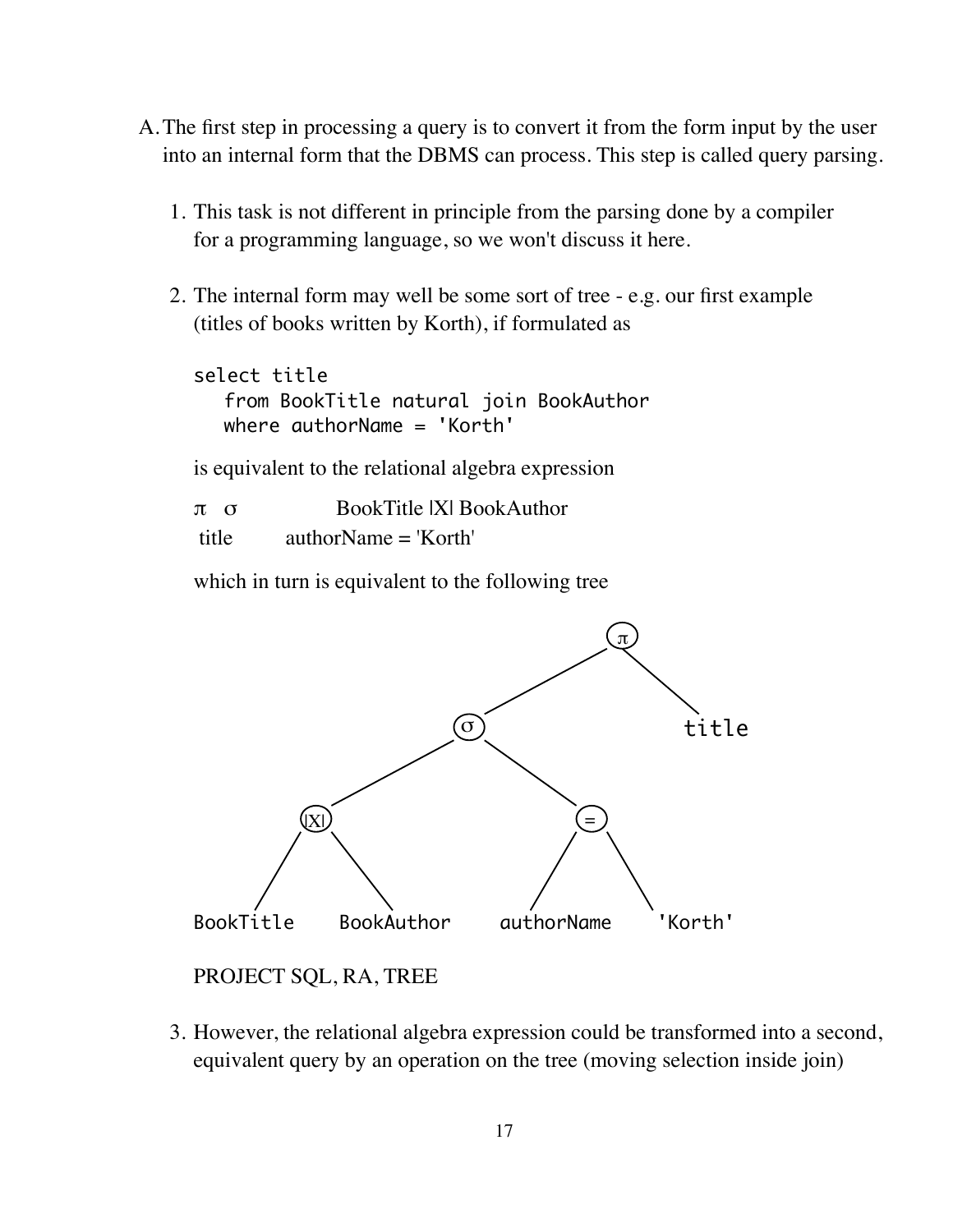

### PROJECT RA, TREE

4. However, for our purposes it will suffice to proceed as if relational algebra were the internal form, since a tree like this can always be uniquely constructed from a given relational algebra query.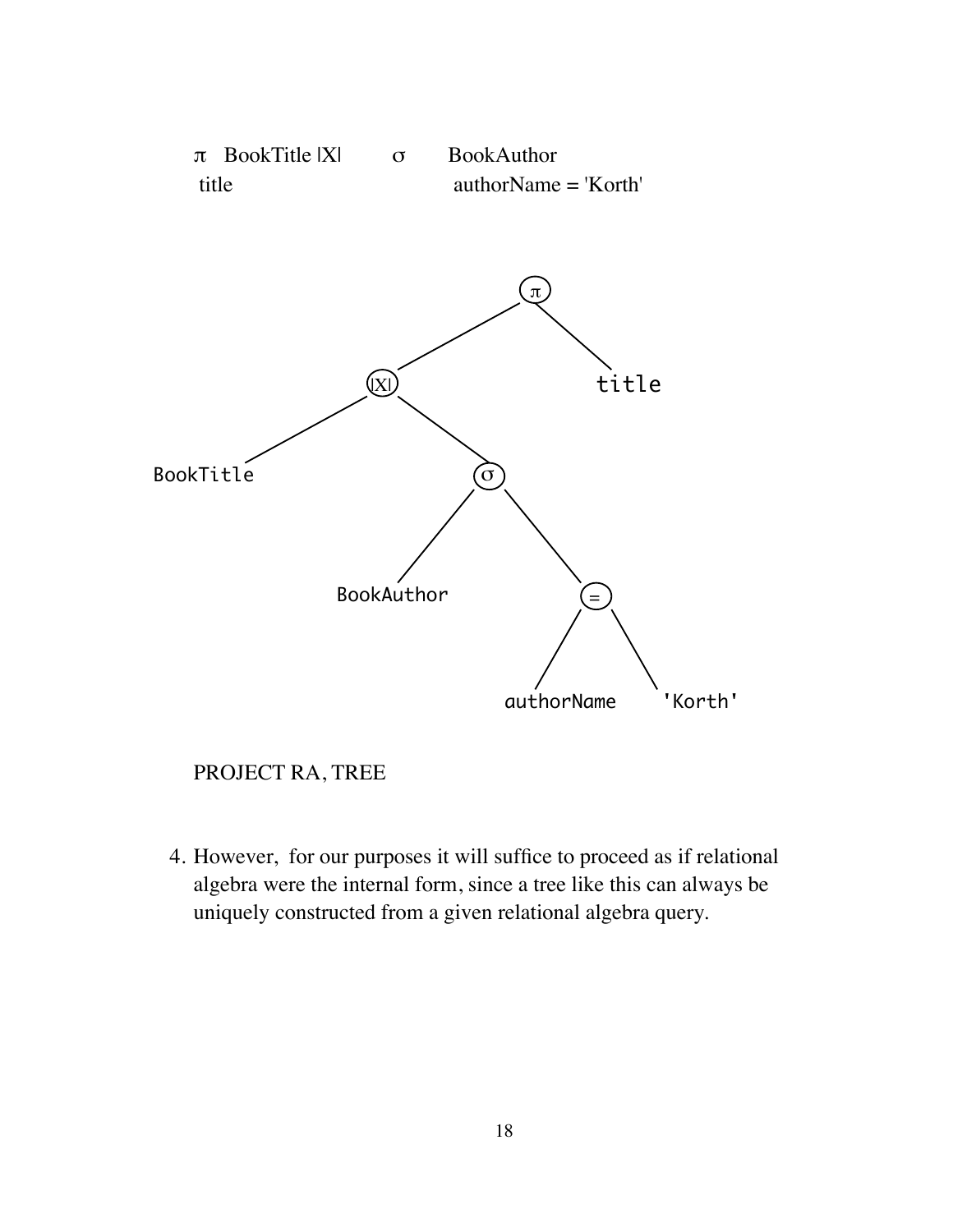- B. Because relational algebra is a procedural language, each formulation of a query implies a certain plan for evaluating it.
	- 1. For example:

π σ BookTitle |X| BookAuthor title authorName = 'Korth'

implies that we first join BookTitle and BookAuthor, then select tuples for which the authorName is Korth (discarding the rest), and then project the title from these.

2. But:

| $\pi$ BookTitle $ X $ | <b>BookAuthor</b>      |
|-----------------------|------------------------|
| title                 | $authorName = 'Korth'$ |

implies that we first select tuples from BookAuthor for which the authorName is Korth, then join only these with BookTitle, and the project the title from the result of the join.

3. We say that two formulations of a query are EQUIVALENT if they produce the same final answer, except for a possibly different order of the rows (relations are sets, so order is not important.) Thus, both of our formulations in the previous example were equivalent.

The book goes into an extensive discussion of rules of equivalence, but we will not pursue this further.

- 4. It turns out that there are some transformations that are almost always beneficial:
	- a) Do selection as early as possible (move selection inward).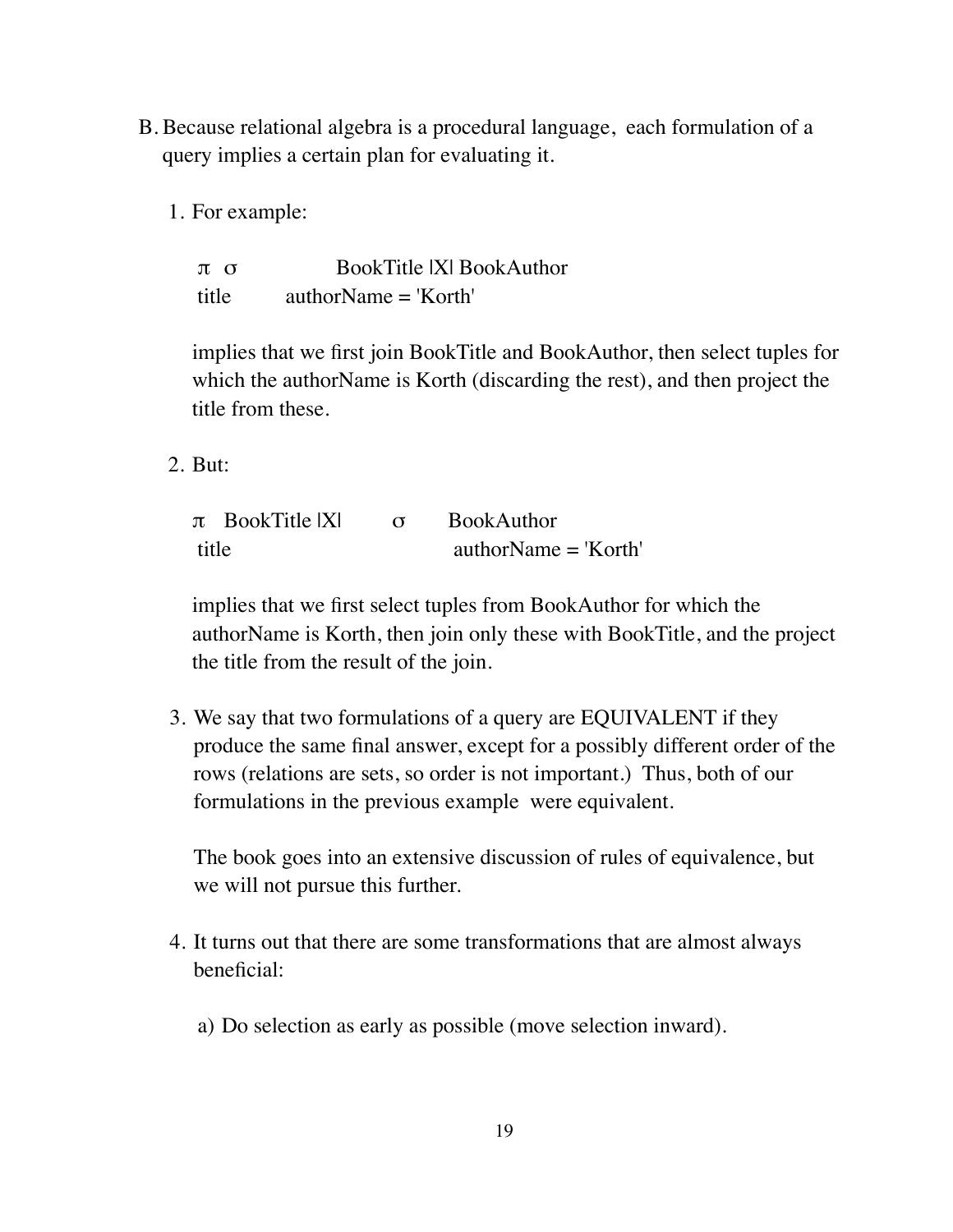(1)Example: if we have

σ RelationA |X| RelationB SomeExpression

and SomeExpression involves only attributes from one of the two relations (say RelationB), then we can convert the query to an equivalent - and usually more efficient - form:

RelationA |X| σ RelationB SomeExpression

(This is, in fact, the transformation that was used in the above example)

(2)Suppose, however, we have a selection expression which involves attributes from BOTH relations in the join. In this case, it may not be possible to move the selection operation inward.

Example: we considered the following query earlier:

σ Borrower X BookAuthor  $Borrower lastName = BookAuthor.authorName$ 

Clearly, this requires us to do the join before we can do the selection.

(3)However, sometimes when a selection expression involves attributes from both relations in a join we can still more selection inward by looking at the structure of the selection expression itself.

Example: we might want to find out what books (if any) that cost us more than \$100.00 to buy are now overdue. This requires the query:

σ Book |X| CheckedOut purchasePrice > 20.00 and dateDue < today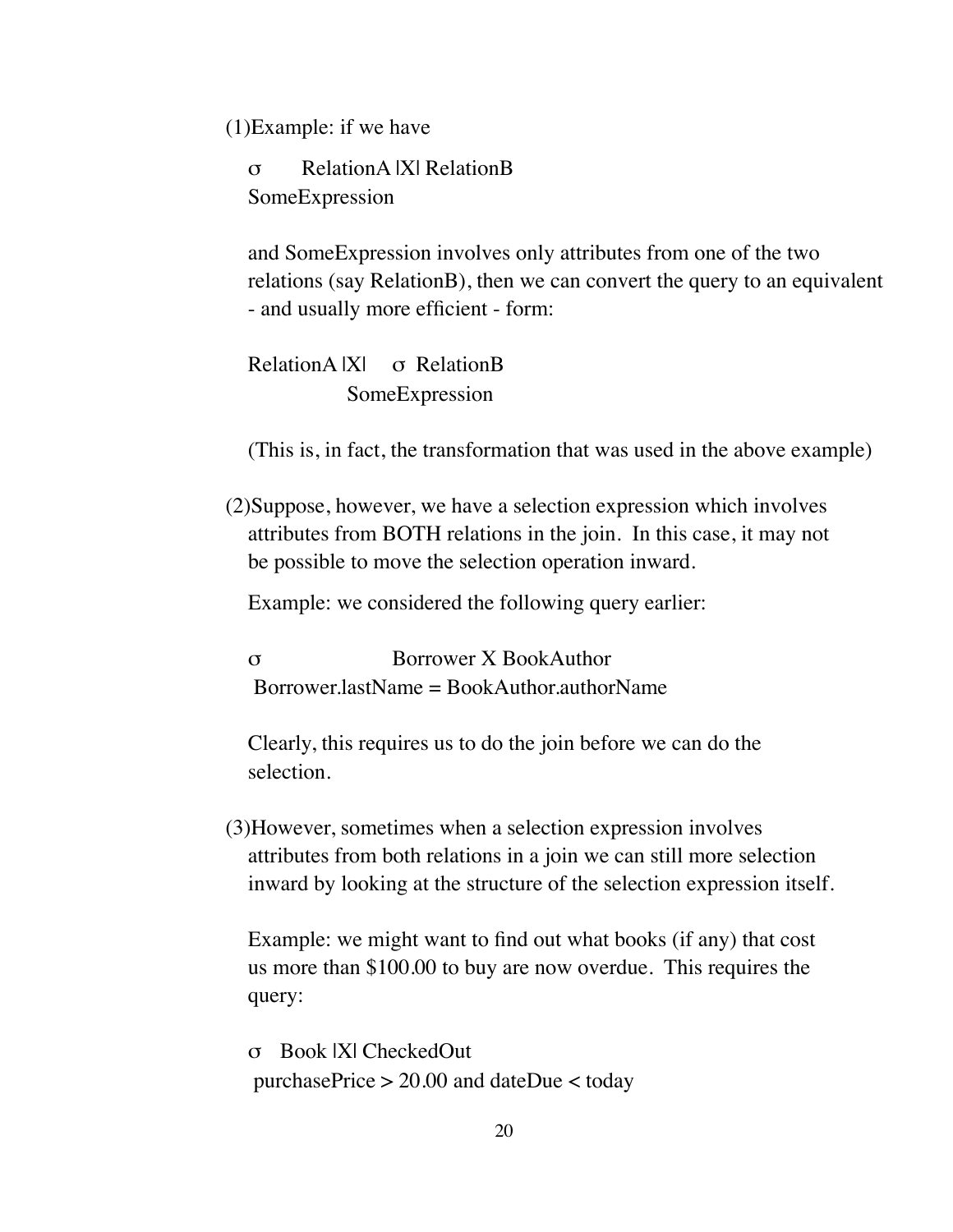By taking advantage of the fact that any selection condition of the form:

σ ConditionA and ConditionB

is equivalent to

σ σ ConditionA ConditionB

our query is equivalent to:

σ σ Book |X| CheckedOut purchasePrice > 20.00 dateDue < today

or

(σ  $Book$ )  $|X|$  (σ  $CheckedOut)$ purchasePrice > 20.00 dateDue < today

- b) A second heuristic is similar to the first: do projection as early as possible (move projection inward.)
	- (1)The motivation here is that projection reduces the number of columns in a relation - hence the amount of data that must be moved around between memory and disk, or stored in a temporary relation in memory. In particular, if a query involves constructing an intermediate result relation, then use of this heuristic may result in
		- (a)being able to keep the temporary relation in memory, rather than storing it on disk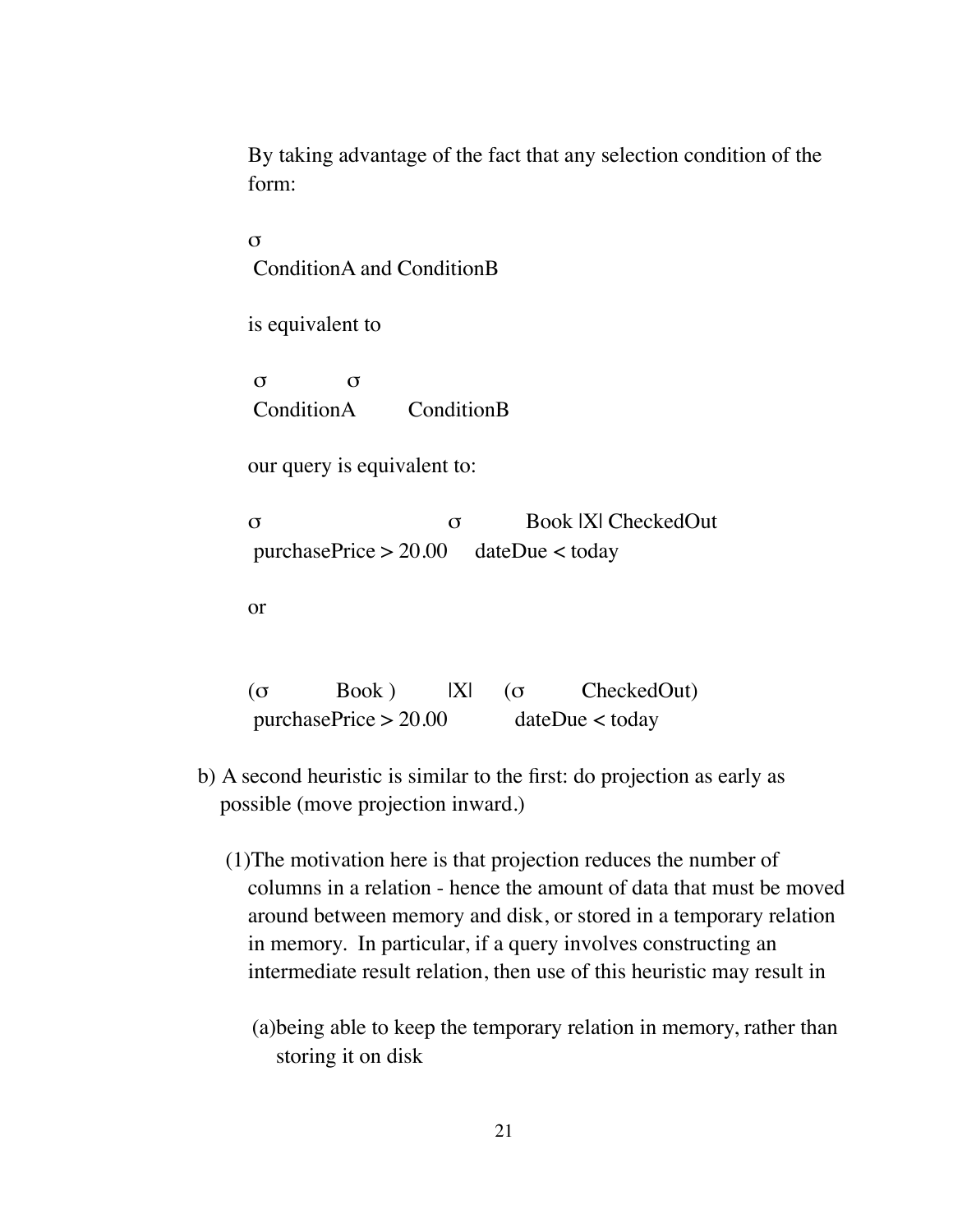(b)or allowing more tuples of the temporary relation to be stored in one block - thus reducing disk accesses.

(2)Example:

π Borrower |X| CheckedOut |X| Book lastName, firstName, title, dateDue

could be done somewhat more efficiently as:

| $\pi$     | Borrower  X |            | $(\pi$ CheckedOut IXI Book) |  |
|-----------|-------------|------------|-----------------------------|--|
| lastName  |             | borrowerID |                             |  |
| firstName |             | title      |                             |  |
| title     |             | dateDue    |                             |  |
| dateDue   |             |            |                             |  |

which reduces the size of the intermediate table created by the first join. (Note that we need to keep one attribute from this join that we don't need in the final result to allow the second natural join to be done.)

- (3)The benefits gained by this heuristic may not be as great as those from the move selection inward heuristic - but it's still worth considering.
- C. Fortunately, the onus is not on the user to figure out the most efficient way to formulate a query.
	- 1. In general, a commercial DBMS will develop a number of different strategies for equivalent ways of evaluating a given query, estimate the cost for each, and then choose the one that appears to have the lowest overall cost.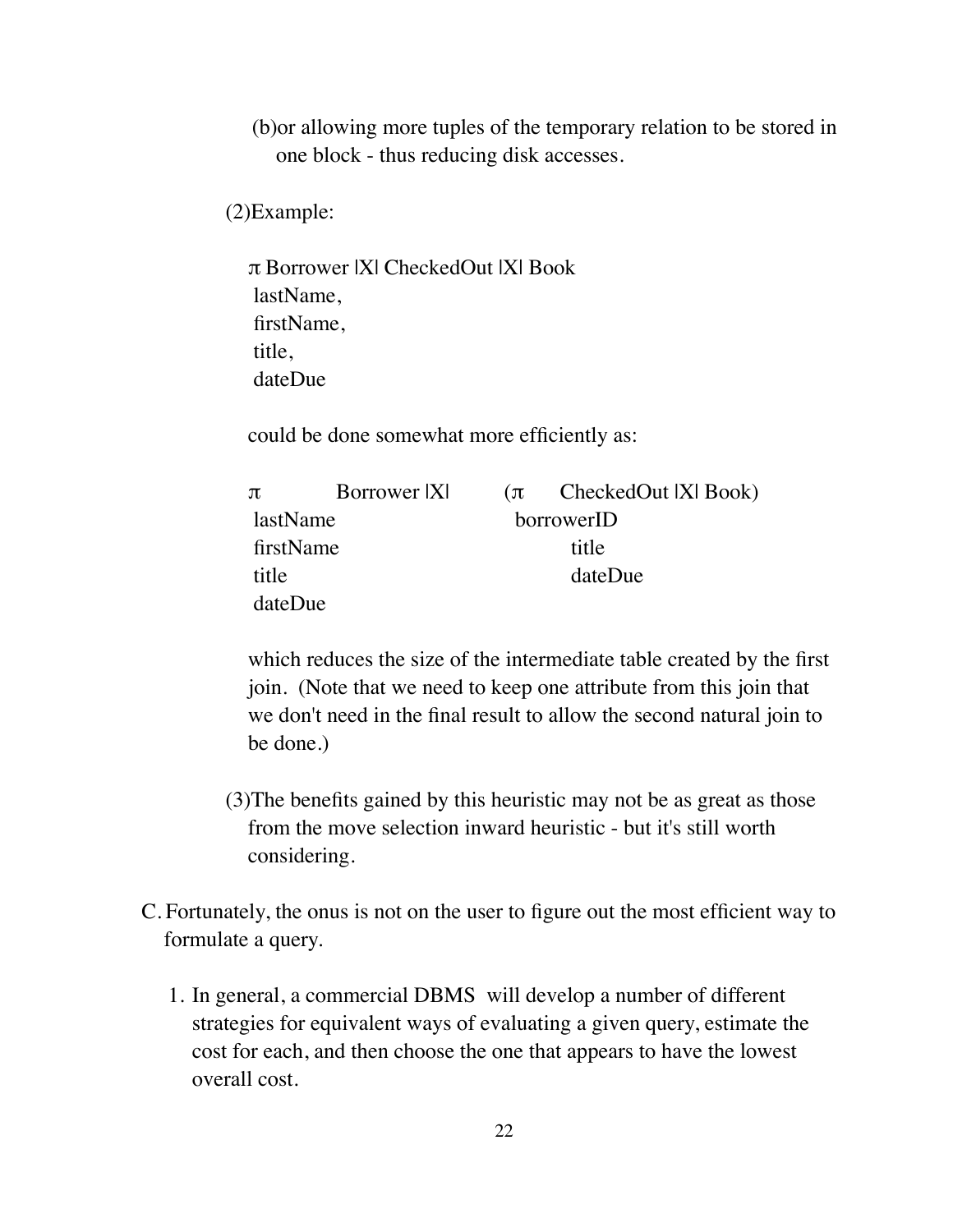- a. The simplest cost measure for a query is total disk accesses This is because the cost of a disk access is so high relative to other operations. In general, we will prefer the strategy that processes one of the equivalent forms of the original query with the fewest disk accesses.
- b. With the increasing use of SSDs to store part or all of a database, disk accesses are no longer a sufficient measure of cost, though, since while SSD access times a greater than time for access to information in memory, the ratio is not nearly as great.
- c. Sophisticated optimizers consider things like:
	- i. Where relevant tables are stored (disk or SSD or possibly even main memory)
	- ii. The existence of indexes and the possibility of creating a temporary index just for one query.
	- iii.The order in which tables are stored.

iv.Computationally-expensive computations.

- 2. A lot of effort goes into determining accurate cost measures and coding sophisticated optimizers - one reason why top DBMS's are quite expensive!
- 3. Nonetheless, giving some thought to formulating queries in a reasonably efficient style is just good practice, I think.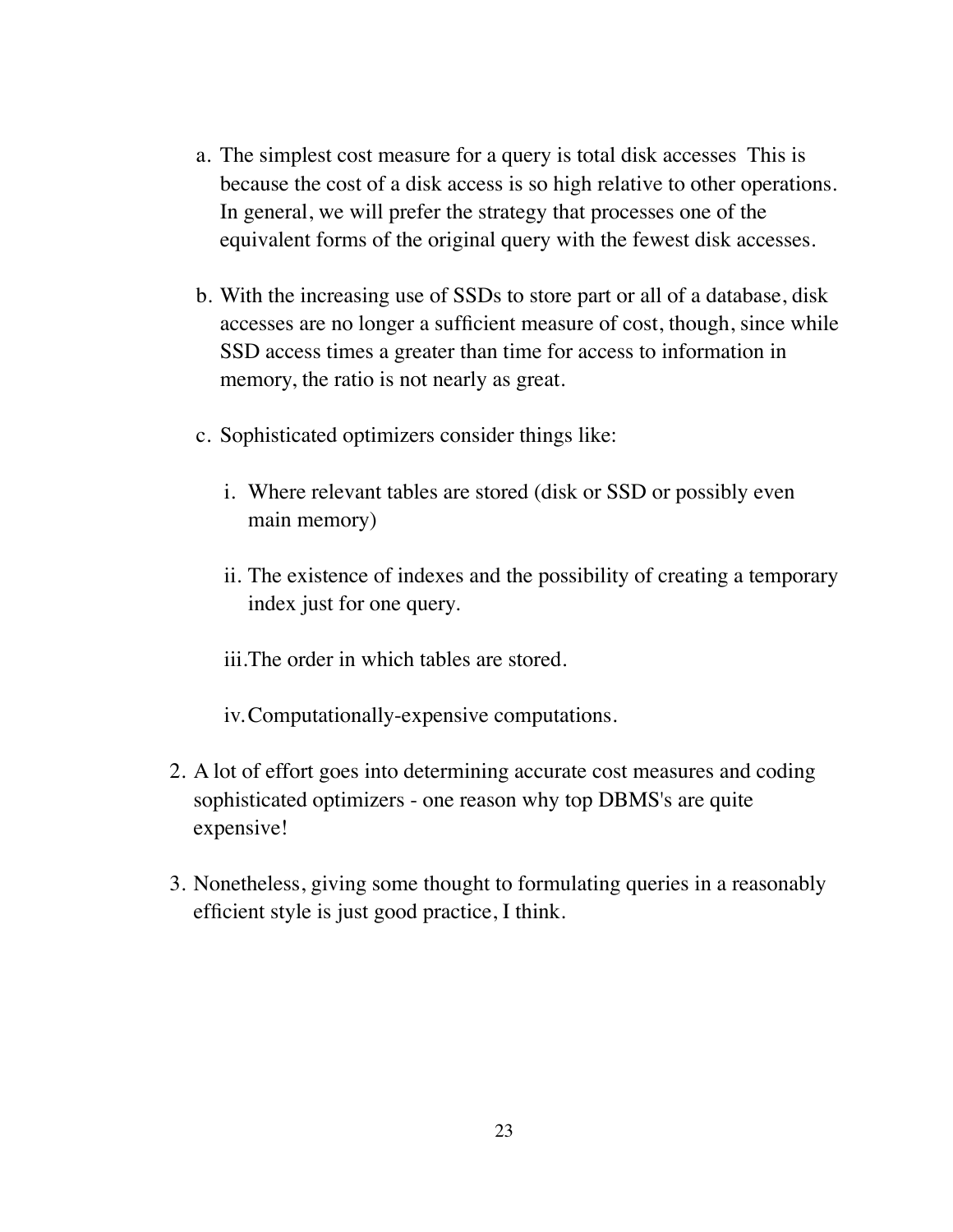## VI.**Use of Statistical Information to Choose an Efficient Query Processing Strategy**

- A.We noted earlier that a DBMS may keep some statistical information about each relation in the database.
	- 1. The following statistics may be kept for each table.
		- a) For each relation r, the total number of tuples in the relation. We denote this  $n_r$ .
		- b) For reach relation r, the total number of disk BLOCKS needed to store it. We denote this by  $b_r$ .
		- c) For each relation r, the size (in bytes) of a tuple. We denote this by  $l_r$
		- d) For each relation r, the blocking factor (# of tuples per block). We denote this by  $f_r$ . Assuming tuples do not span across blocks, his is simply floor(blocksize  $\frac{1}{r}$ )

(Actually, if we can compute some of these from the others, so we don't need to keep all of them - e.g. the following relationship holds among the above if the tuples of a relation are stored in a single file without being clustered with other relations.

 $b_r$  = ceiling(  $n_r / f_r$ )

- 2. The following statistics may be kept for each column of a table
	- a) For each attribute A of each relation r, the number of different values that appear for A in the relation. We denote this  $V(A,r)$ .

Note that if A is a superkey for r, then  $V(A,r) = n_r$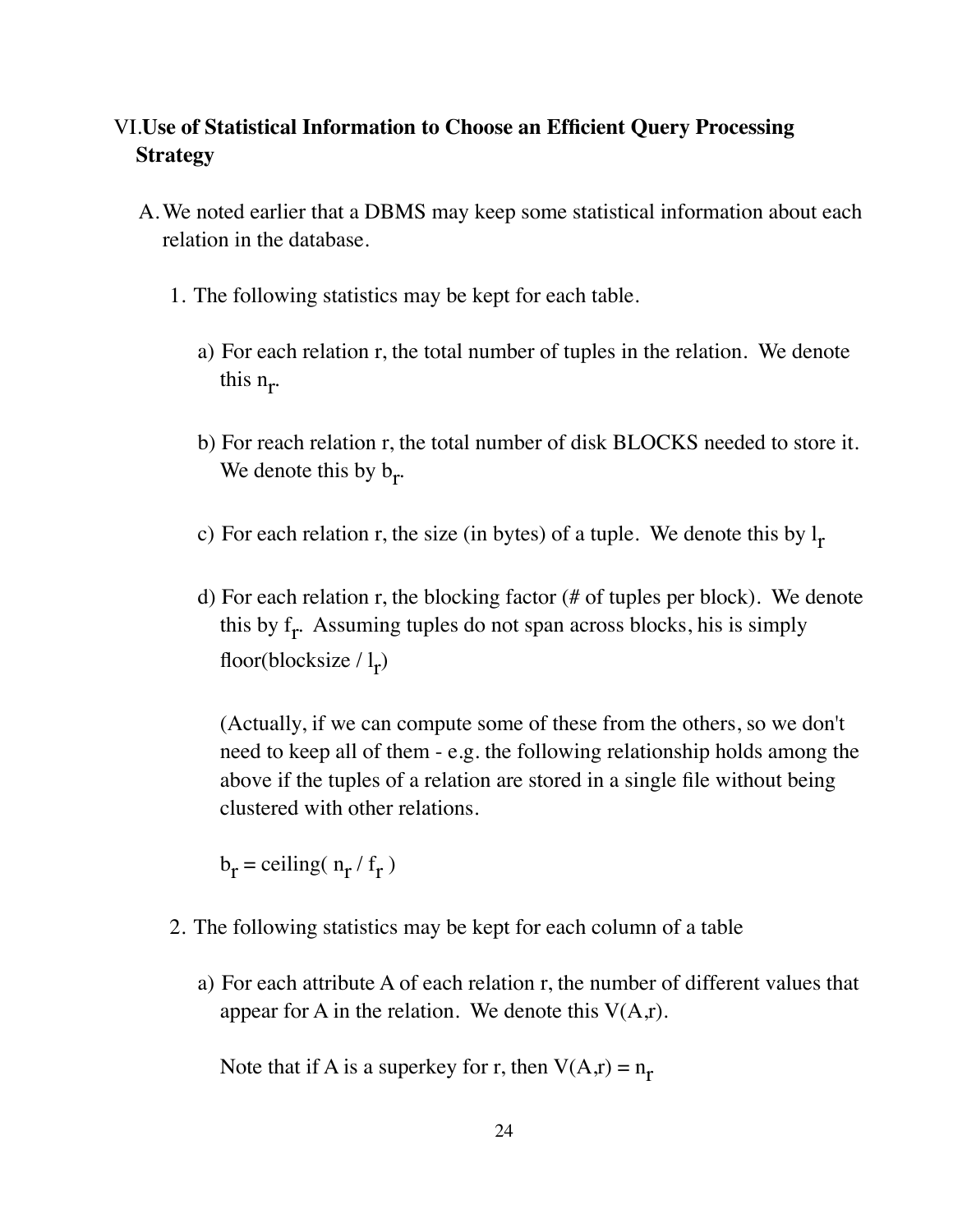b) A corollary of this is the fact that, for any given value that actually occurs in r, if A is not a superkey then we can estimate the number of times the value occurs as:

 $n_r / V(A, r)$ 

(where this is just an estimate, of course - the true count for a given value could be as small as 1, or as many as  $n_r$  -  $V(A,r) + 1$ .)

- c) The formula above assumes that all values of an attribute are equally probable, but often some values (or even just one) are occur more frequently than others. For this reason, sophisticated DBMS may store more detail about the frequency of occurrence of different values such as a histogram of the relative frequency of values lying in different ranges. (This was discussed in the book.)
- 3. Fortunately, the table statistics are very easy to maintain in fact, they're needed in the meta-data in any case. The column statistic is harder to maintain in general, but  $V(A,r)$  is relatively easy if the attribute A is indexed (just maintain a count of index entries). Fortunately,  $V(A,r)$  tends to be of most interest for those attributes A which also tend to be prime candidates for indices. Statistical information may also be updated during time periods when the DBMS is not busy processing user transactions.
- B. We can use these statistics to estimate the size of a join.
	- 1. In the case of the cartesian product r X s, the number of tuples is simply  $n_r$ <sup>\*</sup>  $n_s$ , and the size of each tuple in the result is  $l_r + l_s$ .
	- 2. In the case of a natural join r |X| s, where r and s have some attribute A in common, we can estimate the size of the join two ways: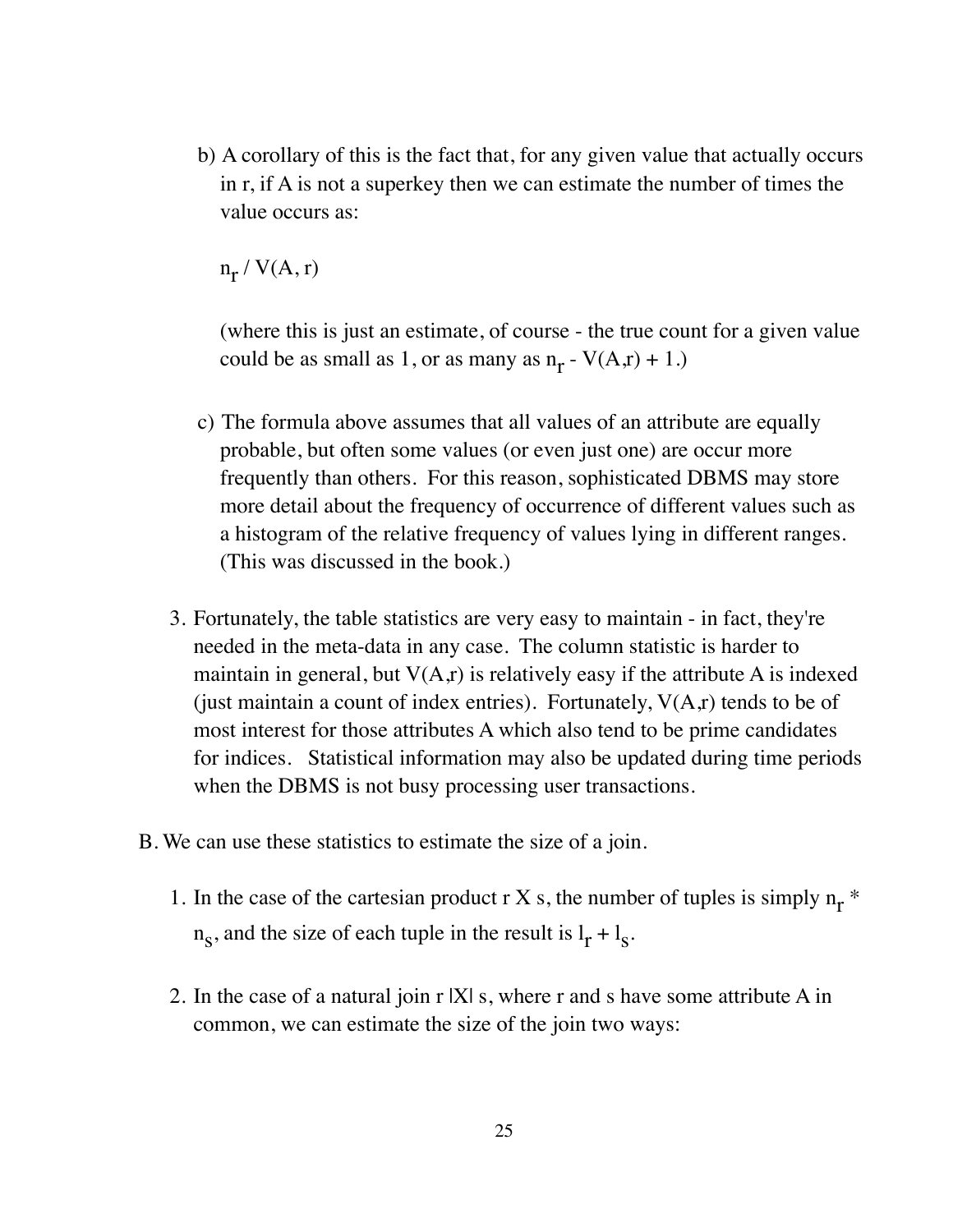a) Estimate that each of the  $n_s$  tuples of s will join with

 $n_r$  / V(A, r) tuples of r

b) Estimate that each of the  $n_r$  tuples of r will join with

 $n_S / V(A, s)$  tuples of s

c) The first formulation is equivalent to  $n_r * n_s / V(A, r)$  and the second is equivalent to  $n_r * n_s / V(A, s)$ . Clearly, these are two different numbers if  $V(A,r) \neq V(A,s)$ . However, if this is the case, then it must be that some of the values of A that occur in one table don't occur in the other - so we want to use the smaller of the two estimates - leading to the following estimate for the size of  $r$   $|X|$  s:

 $\min(n_r * n_s / V(A,r), n_r * n_s / V(A,s)) =$  $n_r * n_s / max(V(A,r), V(A,s))$ 

d) Of course, this estimate could be far from correct in a particular case.

Example: suppose we performed a natural join between tables for CSMajorsAtGordon and PsychologyMajorsAtGordon, based on studentID.

Since V(id, CSMajorsAtGordon) =  $n_{CSMaiorsAtGordon}$  and V(id, PsychologyMajorsAtGordon) = nPsychologyMajorsAtGordon

and since nPsychologyMajorsAtGordon > nCSMajorsAtGordon, we would estimate the size of the join to be n<sub>CSMajorsAtGordon</sub> - but it was actually 2 when I consulted the data two years ago while revising this lecture.

However, as a tool for selecting query strategies, these estimates are still very useful - since the alternative of actually carrying out the various strategies and then comparing the costs is hardly helpful!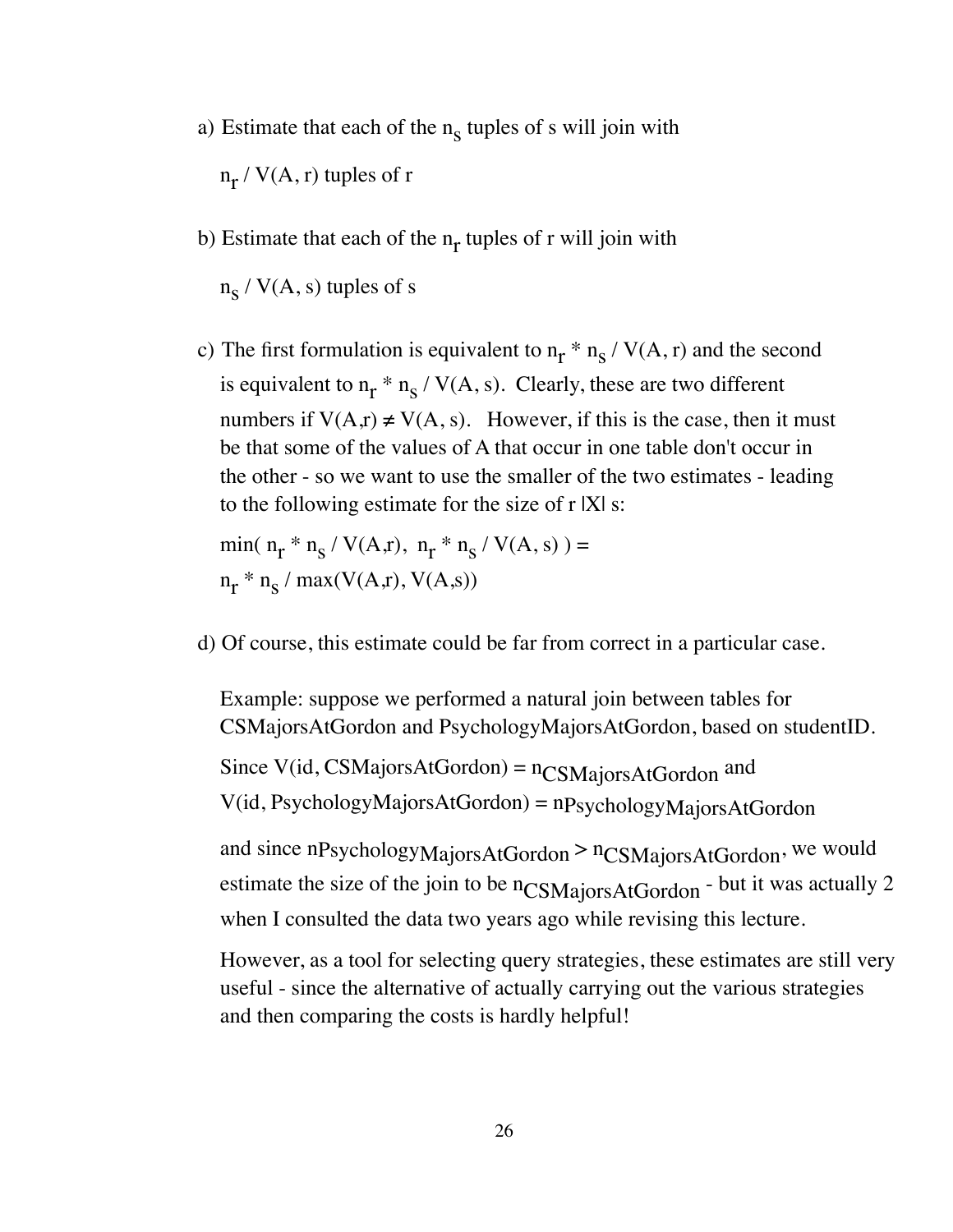- e) In order to make further estimations, it is also helpful to note that we can estimate  $V(A, r | X | s) = min(V(A, r), V(A, s)) - i.e.$  some tuples in the relation having the larger number of values don't join with any tuples in the other relation, and thus don't appear in the result.
- C. We now consider how these statistics may be used to help us decide on the order in which to perform multiple joins
	- 1. Earlier, we considered a a query that prints borrower names an authors of books they have checked out.

π Borrower |X| BookAuthor |X| CheckedOut lastName, firstName, authorName

2. We saw that the total amount of effort in processing the query varied greatly depending on the order in which the joins are performed. We established this by using informal reasoning to assess the various strategies. We now want to see how statistical data could be used to arrive at the same conclusions algorithmically. To review, the join orders we want to compare are:

(Borrower |X| BookAuthor) |X| CheckedOut (BookAuthor |X| CheckedOut) |X| Borrower (Borrower |X| CheckedOut) |X| BookAuthor

- 3. Suppose the relevant statistics have the following values (all recorded in the meta-data or calculated form the meta-data):
	- a)  $n_{\text{Borrower}} = 10,000$
	- b)  $n_{\text{CheckedOut}} = 2000$
	- c)  $n_{\text{BookAuthor}} = 10,000$

(these are the values we used in the example)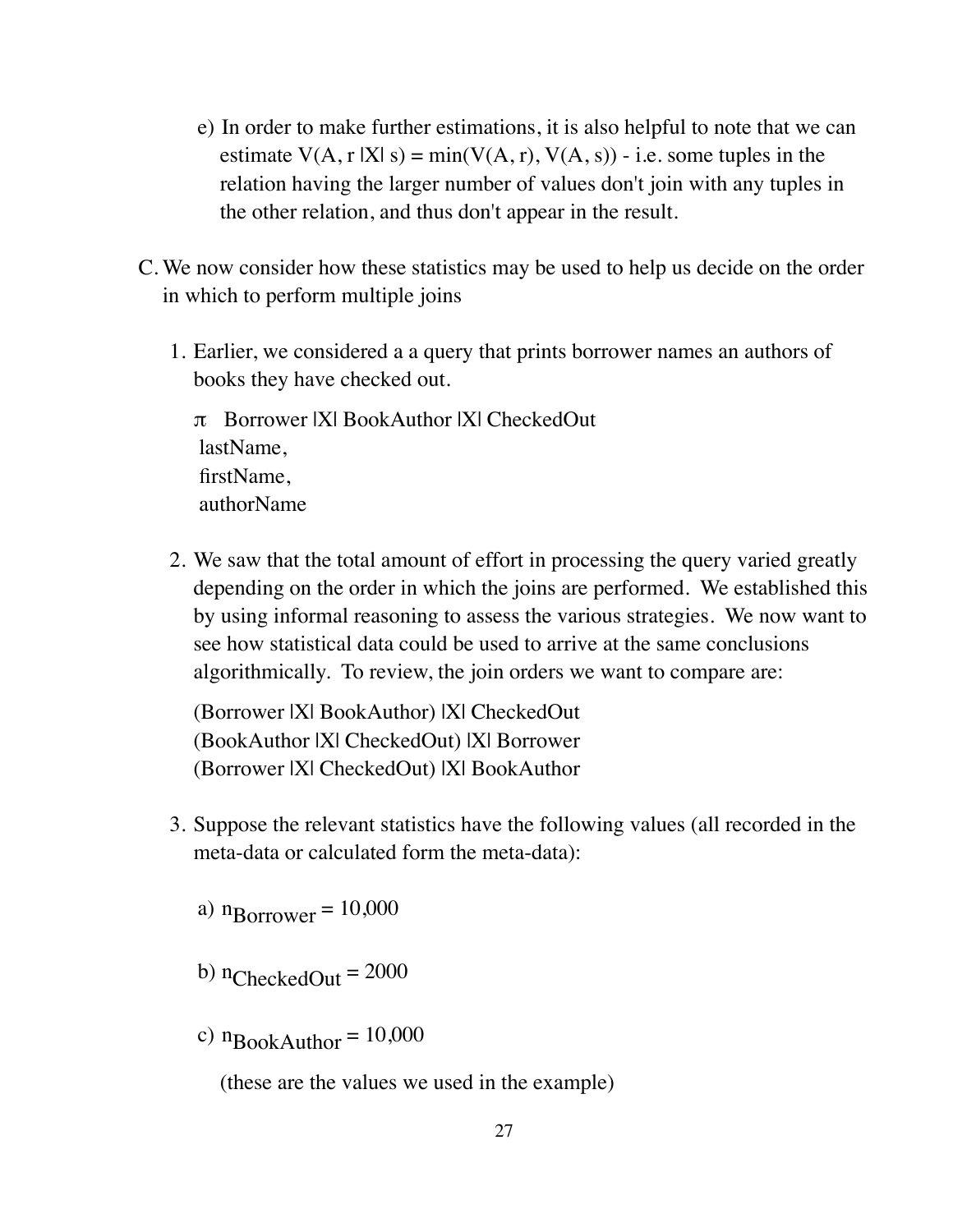- d) V(borrowerID, Borrower) =  $10,000$  (since borrowerID is a key for Borrower, each tuple must have a distinct value)
- e) V(borrowerID, CheckedOut) =  $1000$  so we expect each borrowerID that occurs at all to occur in  $2000/1000 = 2$  CheckedOut tuples - i.e. each borrower who has books out has an average of 2 out
- f) V(callNo, CheckedOut) =  $1666$  so we expect each callNo that occurs at all to occur in  $2000/1666 = 1.2$  CheckedOut tuples. (Remember that we have multiple copies of any given book. I chose the particular number I did to simplify calculations!)
- g) V(callNo, BookAuthor) =  $5000$  so we expect each callNo to occur in  $10000/5000 = 2$  BookAuthor tuples

#### **PROJECT**

- 4. Let's now consider how many intermediate result tuples we would expect each join order to produce:
	- a) (Borrower |X| BookAuthor) |X| CheckedOut

Intermediate table needed for Borrower |X| BookAuthor - no attributes in common (cartesian join)

estimated n<sub>Borrower</sub> |X| BookAuthor =  $n_{\text{Borrower}}$  \*  $n_{\text{BookAuthor}} =$  $10,000 * 10,000 = 100$  million

b) (BookAuthor |X| CheckedOut) |X| Borrower

Intermediate table needed for BookAuthor |X| CheckedOut - join attribute  $=$  callNo

 $n_{\text{BookAuthor}} = 10,000; n_{\text{CheckedOut}} = 2000,$  $V(callNo, BookAuthor) = 5000; V(callNo, CheckedOut) = 1666$